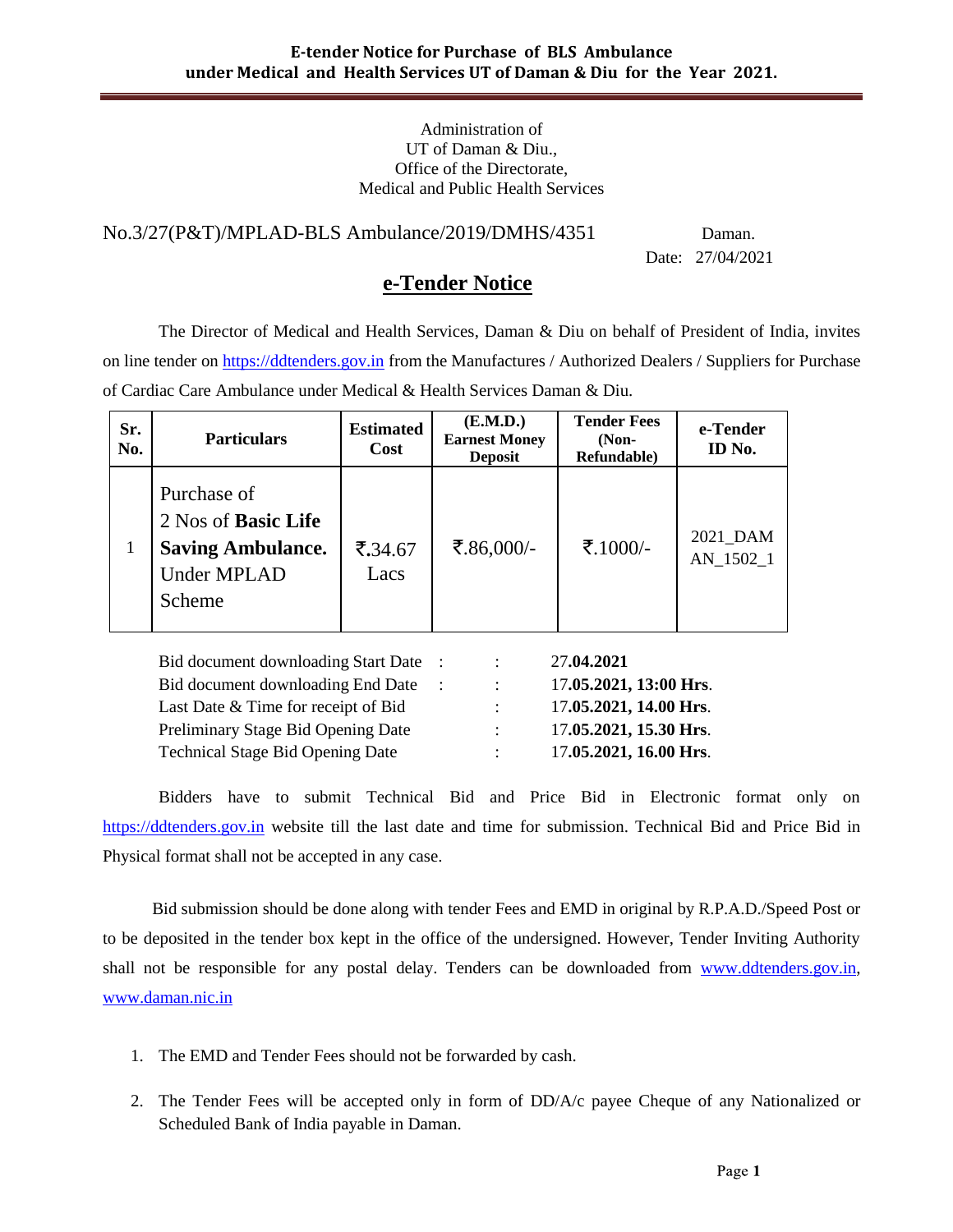3. The EMD will be accepted in form of FDR /A/c Payee Demand Draft / Bankers Cheque or Bank Guarantee from any Commercial Banks in an acceptable form payable at Daman in favor of under signed.

The tender inviting authority reserves the right to accept or reject any or all the tender to be received without assigning any reasons thereof. Bidders shall have to post their queries on E-Mail address: [ptdmhsdaman@gmail.com](mailto:ptdmhsdaman@gmail.com)

In case bidder needs any clarification or if training required for participating in online tender, they can contact the following office.

For any technical related queries please call at 24 x 7 Help Desk Number 0120-4200462, 0120- 4001002, 0120-4001005,0120-6277787. International Bidders are requested to prefix 91 as country code.

Note- Bidders are requested to kindly mention the URL of the Portal and Tender Id in the subject while emailing any issue along with the Contact details. For any issues/ clarifications relating to the tender(s) published kindly contact the respective Tender Inviting Authority.

0120-4200462, 0120-4001002, 0120-4001005, 0120-6277787. Tel :

E-Mail : support-eproc[at]nic[dot]in

> **Director** Medical & Health Services Daman & Diu "Tel.No.0260-2230470

## **Copy to :-**

- 1) In-Charge Medical Superintendent Govt. Hospital Daman.
- 2) CPO, Daman, for wide publicity in Newspaper.
- 3) I.T. Department, Daman, with a request to publish in Website.
- 4) Accounts Section, Daman, for information.
- 5) P&T Department Daman, for information.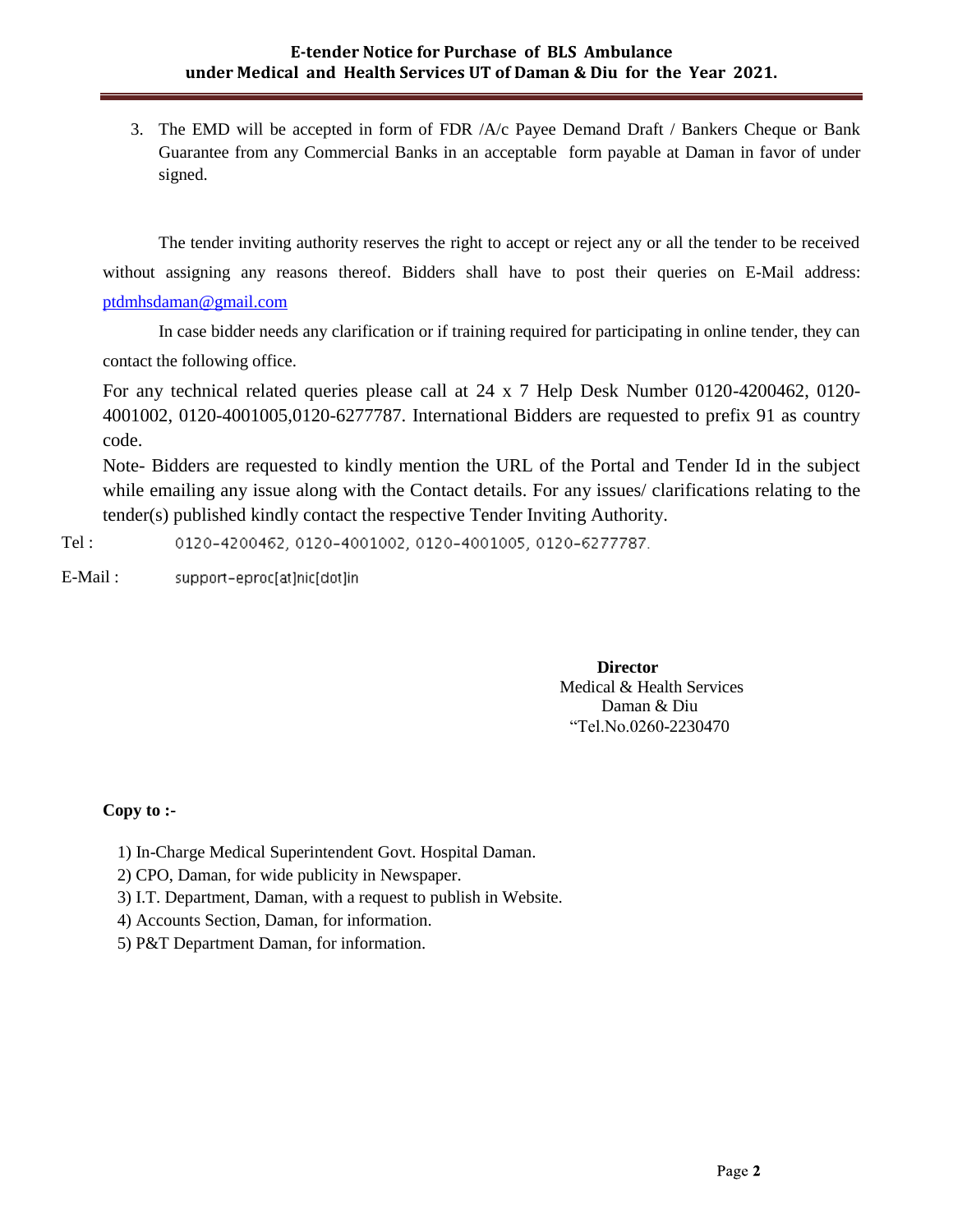## U.T. ADMINISTRATION OF DAMAN & DIU, OFFICE OF THE DIRECTORATE, MEDICAL AND HEALTH SERVICES, DAMAN.

Terms and Conditions for the **"Purchase of Basic Life Saving Ambulance under Medical & Health Services Daman & Diu."** 

# **Instructions to Bidders :**

- 1) All Tender Documents can be downloaded free from the website [https://ddtenders.gov.in](https://dnhtenders.gov.in/nicgep/app)
- 2) All bids should be submitted online on the website [https://ddtenders.gov.in](https://dnhtenders.gov.in/nicgep/app)
- 3) The user can get a copy of instructions to online participation from the website [https://ddtenders.gov.in](https://dnhtenders.gov.in/nicgep/app)
- 4) The suppliers should register on the website through the "New Supplier" link provided at the home page, the registration on the site should not be taken as registration or empanelment or any other form of registration with the tendering authority.
- 5) The application for training and issue of digital signature certificates should be made at least 72 hours in advance to the due date and time of tender submission.
- 6) For all queries regarding tender specifications and any other clauses included in the tender document should be addressed to personnel in tendering office address provided below:

**The Director Medical & Health Services, Primary Health Centre, Moti Daman, Daman - 396220. Tel: 0260-2230470 / 2230570.**

- 7) All documents scanned/attached should be legible / readable. A hard copy of the same may be send which the department will be use if required. Uploading the required documents in [https://ddtenders.gov.in](https://dnhtenders.gov.in/nicgep/app) is essential.
- 8) The Bidder has to give compliance for each quoted product for any false / misleading statement in compliance found any time during the procurement process, the bid shall be outrightly rejected  $\&$ EMD shall be forfeited.

#### **Keydates:**

| Bid document downloading Start Date     | $\mathbb{R}^{\mathbb{Z}}$ | 27.04.2021             |
|-----------------------------------------|---------------------------|------------------------|
| Bid document downloading End Date       | $\mathbb{R}^{\mathbb{Z}}$ | 17.05.2021, 13:00 Hrs. |
| Last Date & Time for receipt of Bid     | $\mathcal{L}$             | 17.05.2021, 14.00 Hrs. |
| Preliminary Stage Bid Opening Date      | $\mathbb{R}^{\mathbb{Z}}$ | 17.05.2021, 15.30 Hrs. |
| <b>Technical Stage Bid Opening Date</b> |                           | 17.05.2021, 16.00 Hrs. |

The Tenders shall be submitted in two-bid system, wherein the Technical bid and Commercial Bid is to be filled online on [https://ddtenders.gov.in](https://dnhtenders.gov.in/nicgep/app) and the EMD and Tender Fee has to be submitted in Tender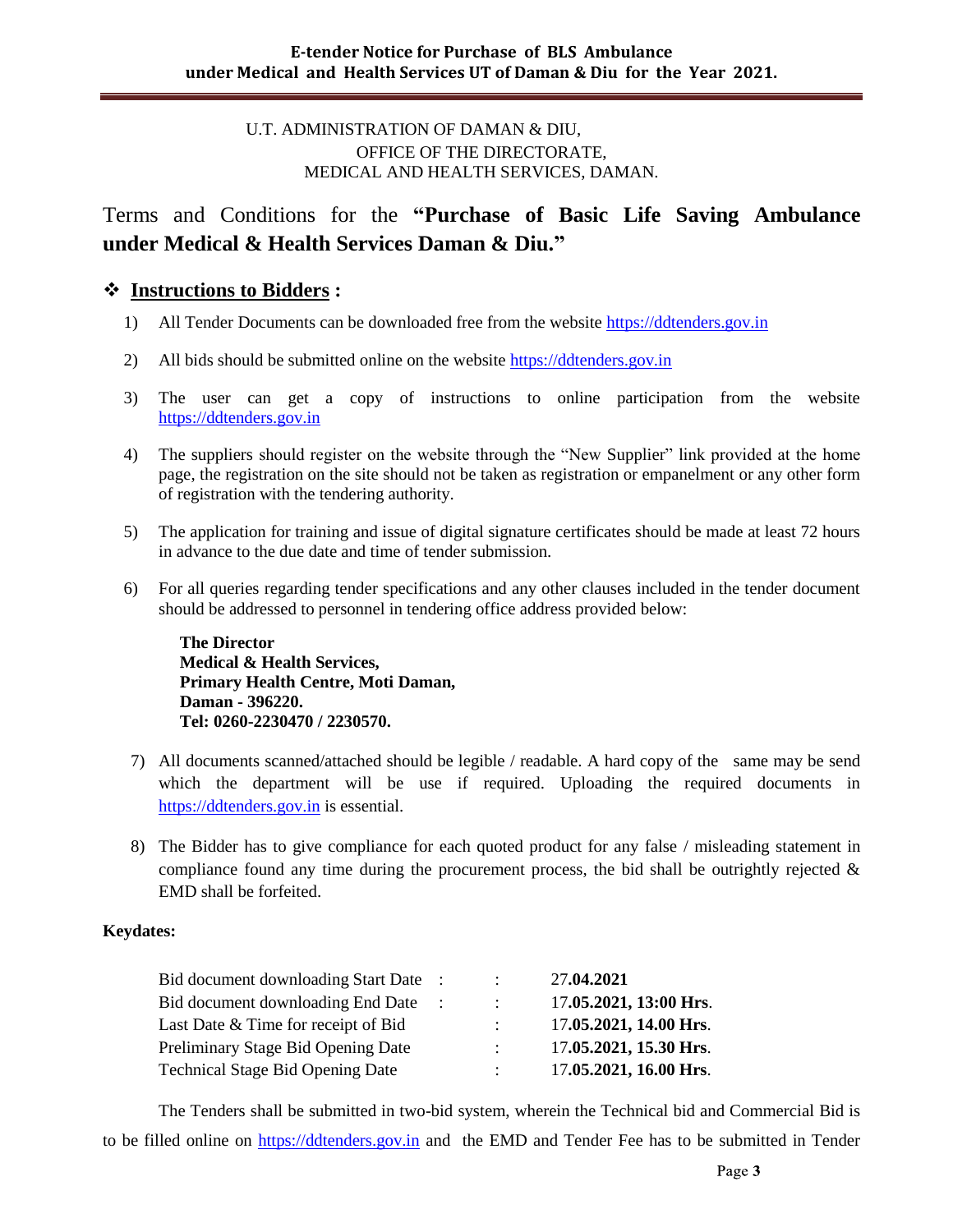Box along with a covering letter. The envelope should be super scribing as **"e-Tender - Sealed Cover of Bid for Purchase of Basic Life Saving Ambulance under Director Medical & Health Service Daman & Diu".**  The **EMD** and **Tender Fees** should be enclosed with **BID** only.

# **Tender Fees (Non Refundable)** `**.1,000/- :**

- a. The Tender Fees should not be forwarded by cash.
- b. The Tender Fees (Non Refundable) will be accepted only in form of DD/A/c payee Cheque in favor of **The Director of Medical and Health Services, Daman** from any Nationalized or Scheduled Bank of India payable in Daman.
- c. All tenders must be accompanied by Tender fees as specified in schedule otherwise tender will be rejected.

# **Earnest Money Deposit** `.**86,000/- :**

- a. All tenders must be accompanied by EMD as specified in schedule otherwise tender will be rejected.
- b. The manufacturing units who are placed in Daman are exempted for Earnest Money Deposit. For getting exemption, tenderers have to furnish valid and certified documents along with the tender, otherwise tender will be rejected.
- c. Any firm desires to consider exemption from payment of Earnest Money Deposit, valid and certified copies of its Registration with D.G.S. & D. should be attached to their tenders.
- d. EMD can be paid in either of the form of following:
	- i. A/c Payee Demand Draft
	- ii. Fixed Deposit Receipts

In favor of **The Director of Medical and Health Services, Daman** from any Nationalized or Scheduled Bank authorized by RBI to undertake Government Business.

- e. EMD should be valid upto **12 (Twelve Months)** from the date of its issuance.
- f. EMD in any other forms will not be accepted.
- g. EMD/Security Deposit shall be liable to be forfeited in following circumstances:
	- i. Tender is rejected due to failure of supply the requisite documents in proper format or giving any misleading statement or submission of false affidavit or fabricated documents.
	- ii. In case, the contractor does not execute the supply order placed with him within stipulated time, the EMD of the contractor will be forfeited to the Government and the contract for the supply shall terminated with no further liabilities on either party to the contract.
	- iii. Tenderer fails to replace the goods declared to be not of standard quality or not conforming to acceptable standards or found to be decayed/spoilt.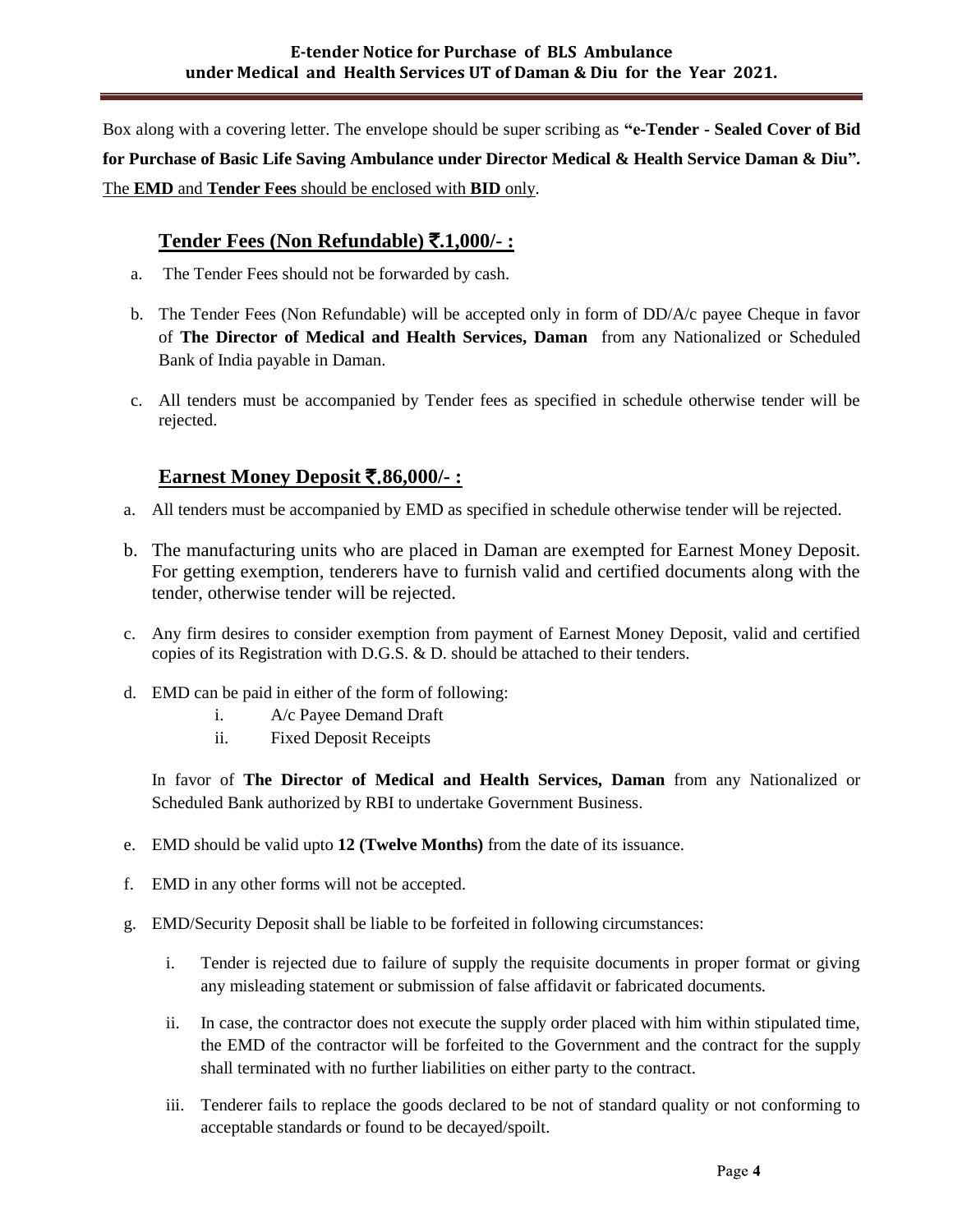## **E-tender Notice for Purchase of BLS Ambulance under Medical and Health Services UT of Daman & Diu for the Year 2021.**

- h. The amount of Earnest Money paid by the tenderer(s) whose tenders are not accepted will be refunded to them by cheque or Demand Draft (as may be convenient to the Tender Inviting Officer if the amount is above  $\bar{\mathcal{F}}$ .200/-) drawn on any Nationalized or Scheduled Bank payable at Daman. Where this mode of payment is not possible the amount will be refunded at the cost of the tenderer.
- i. Only on satisfactory completion of the supply order for and on payment of all bills of the contractor, as to be admitted for payment, the amount of Security Deposit/Earnest Money will be refunded after expiry of guarantee/warranty period, if any, or any such date/period as may be mutually agreed upon.
- j. In case of failure to supply the store, materials etc. ordered for, as per conditions and within the stipulated time, the name articles will be obtained from the tenderer who offered next higher rates or from any other sources, as may be decided by the tender inviting Officer and the loss to the Government on account of such purchases(s) shall be recovered from the former contractor Security Deposit/Earnest Money or bills payable. The contractor shall have no right to dispute with such procedure.
- k. The Earnest Money(s) paid by the tender(s) earlier against any tender(s) or supply order(s) is not adjustable with Earnest Money required by these conditions.

# **Security Deposit: (SD)**

- a. The successful tenderer will have to pay within 10 days from the date of demand, an amount equal to 10% of the total value of articles, which may be ordered, as the amount of security deposit.
- b. Non receipt of Security Deposit within stipulated time will result in automatic cancellation of the order for supply without any intimation.
- c. However in case if any articles are received for which the Security Deposit may not have been deposited, the full Security Deposit as may be due from the supplier will be recovered from the bill(s) for such articles.
- d. In case of failure to replace the accepted and rejected articles from the supplies made, as mentioned in the conditions the loss undergone by the Government will be recovered from the suppliers Security Deposit or payment due of any bill(s) to the extend required.
- e. The Security Deposit(s) paid by the tender(s) earlier against any tender(s) or supply order(s) is not adjustable with Security Deposit required by these conditions.
- f. The tender inviting officer will consider extension of time for remitting the Security Deposit as demanded. However, in case of denial to consider such extension the supplier is bound to abide by the limit given and liable to make good for the loss made to the Government on account of his failure to abide by the time limit.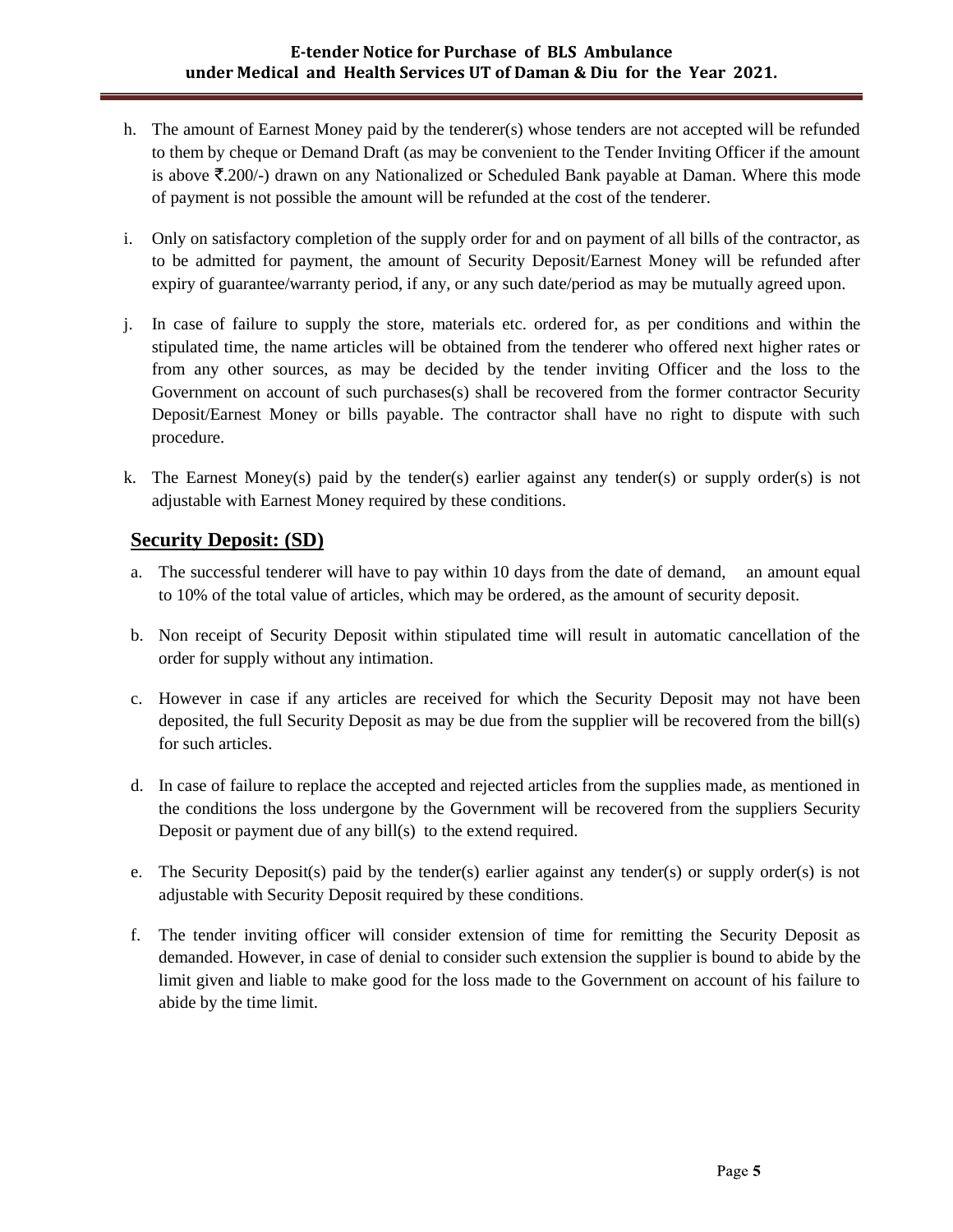# **Conditions of Contract :**

## **1. ACCEPTANCE OF TENDER:**

a. The tender is liable for rejection due to any of the reasons mentioned below:

- i. Non-Submission of tender within stipulated time online.
- ii. Submission of tender physically in the Office but not submitted online on [https://ddtenders.gov.in](https://dnhtenders.gov.in/nicgep/app)
- iii. Tender is unsigned or not initialed on each page or with unauthenticated corrections.
- iv. Non-payment of Earnest Money Deposit (if not exempted).
- v. Non-Submission of required documents as mentioned in schedule.
- vi. Conditional / vague offers.
- vii. Unsatisfactory past performance of the tenderer.
- viii. Items with major changes/deviations in specifications/ standard/ grade/ packing/ quality offered.
- ix. Offering an accessory optional even though required to operate the instrument.
- x. Submission of misleading/contradictory/false statement or information and fabricated/ invalid documents.
- xi. Tenders not filled up properly.
- xii. Non submission of notarized authority letter in prescribed format for imported items.
- b. Any discount which the bidder wants to give has to be considered and total final bid amount has to be mentioned clearly in the price bid form on [https://ddtenders.gov.in.](https://dnhtenders.gov.in/nicgep/app)
- c. Discount offered after price bid opening will not be considered.
- d. The consolidated rates entered in the online website will be taken in to account for preparing price statements. However the tender which is found technically acceptable as well as lowest in terms of evaluated rates only be considered for placing the order.
- e. The Director, Medical and Health Services may seek any clarifications / explanation / documentary evidence related to offer at any stage from tenderers if required.

#### f. **The rate quoted should be inclusive of all taxes no extra charges will be paid and should be valid upto One Year from the date of tenderization**.

- g. Orders once placed should be delivered within the given time period and should be door delivered.
- h. All/Taxes/Duties/Royalties Charges payable on the sales/transport etc. within and/or outside the state shall be payable by the supplier.
- i. The decision of the Tender Inviting Officer for acceptance/rejection of any articles supplied including the decision for equivalent specifications, standard and quality etc. of vehicle shall be final.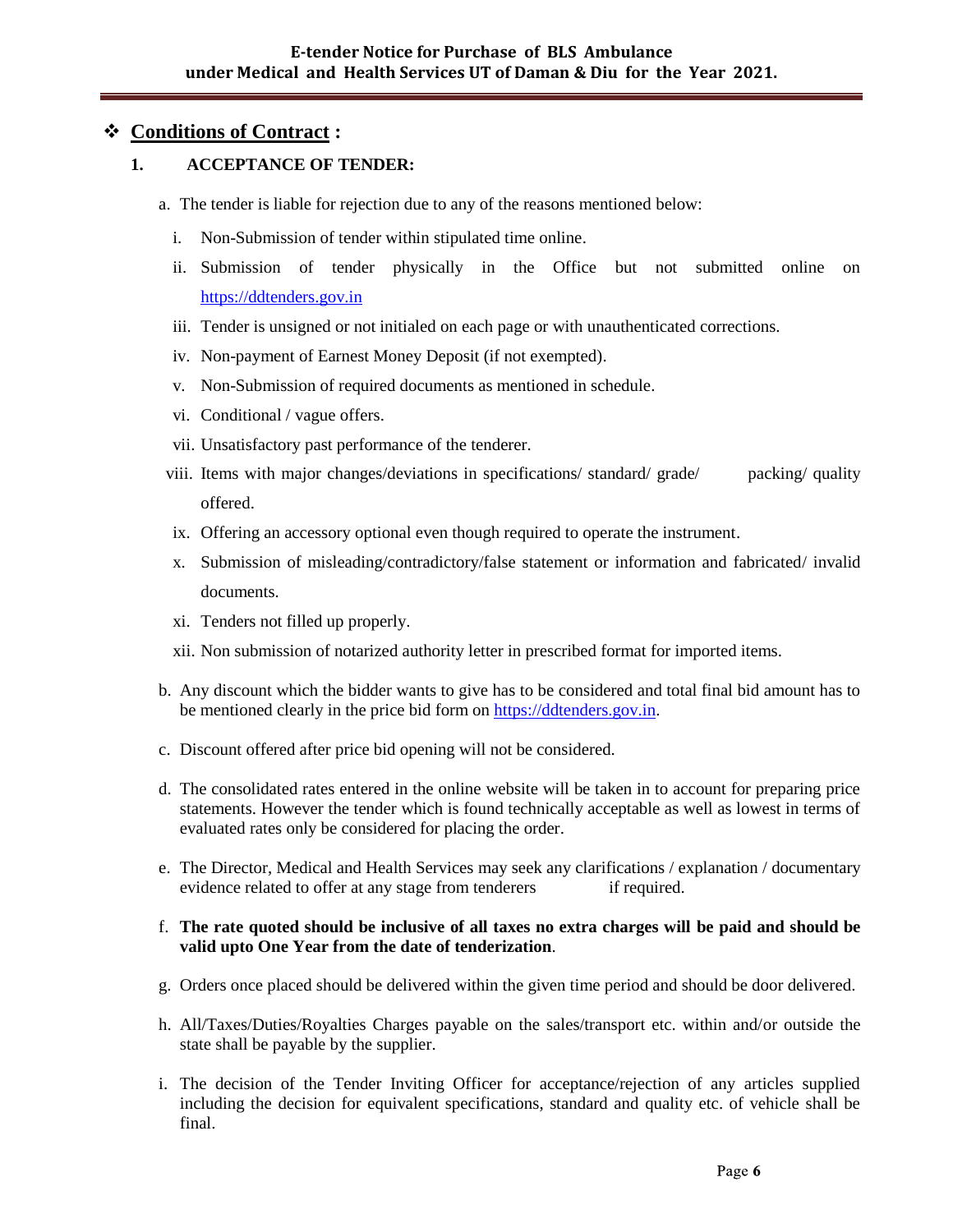## **E-tender Notice for Purchase of BLS Ambulance under Medical and Health Services UT of Daman & Diu for the Year 2021.**

- j. The right to accept or reject without assigning any reasons or all tenders in part or whole is reserved with the Tender Inviting Officer and his decision(s) on all matters relating to acceptance or rejection of the tenders as a whole or in part will be final and binding to all.
- k. No separate agreement will be required to be signed by the successful tender(s) for the purpose of this contract for supply. Rates tendered/ offered in response to the concerned Tender Notice shall be considered as acceptance of all above terms and conditions for supply for all legal purpose.
- l. The rate(s) quoted should be strictly for free delivery at FOR CHC/PHC Moti Daman, Daman and will be valid and operative for supply orders issued within one year from the date of invitation of tenders.

#### **2. TERMS OF SUPPLY :**

- a. The packing and labels of all the items to be supplied under the order shall be marked with the words "FOR U.T. OF DAMAN & DIU- NOT FOR SALE" if the items are packed in packets which are then placed or repacked within a box/ carton/ bottle/ foil, these words will be printed/ marked on both the internal/ external packs and labels. The retail price must not be printed or shown anywhere either on external or internal packs/ box/ carton/ foil.
- b. In event of breakage or loss of stores during transit against requisition order the said quantity has to be replaced by the tenderer. The department will not pay separately for transit insurance and supplier will be responsible for stores.
- c. Railway Receipt or other transport document should be drawn in the favor of Officer Inviting tender.
- d. Railway Receipt or other transport document should not be send by VPP or through any Bank as this being a Government Office it is not possible to clear cash demands of Post Office/Bank for delivery of RR or other transport documents unless we have agreed to it as special arrangement.
- e. Extension of time limit for supplies shall be considered by the Tender Inviting Officer. The extension so granted may be with levy of compensation for delay in execution of supply order up to 5% of the cost of supplies ordered for at the discretion of the authority competent to grant extension of time limit provided such request is made well in time, depending upon the circumstances and such decision in the matter will be final.
- f. The supplies, vehicle etc. of inferior quality standard or of different specifications, brand, manufacturer etc other than that ordered specified and/or incomplete or broken articles will not be accepted. The supplier has to replace the same at his own cost and risk. Intimation of non-acceptance of any vehicle etc will be sent to the supplier within 10 days from the date of receipt of the stores and the same will be returned to the supplier at his own cost and risk, if he so desires and intimates accordingly within 15 days from the date of dispatch of intimation of the non-acceptance. However, if no communication is received within 15 days from the date of communication the tender Inviting Officer will not be responsible for any damages, loss etc. of such rejected articles.
- g. Demurrage charges paid by the Tender Inviting Officer on account of delayed receipt of dispatch documents intimation will be recovered from the bills payable to the supplier.
- h. If at any time after the order for supply of vehicle the Tender Inviting Officer shall for any reason whatsoever not require the whole or part of the quantity thereof as specified in the order the Tender Inviting Officer shall give notice in writing of the fact to the supplier(s) who shall have to claim to any payment of compensation what so ever on account of any profit or advantage which the supplier(s) might have derived from the supply of vehicle in full, but which did not derive in consequence of the full quantity of articles not having been purchased, nor shall have any claim for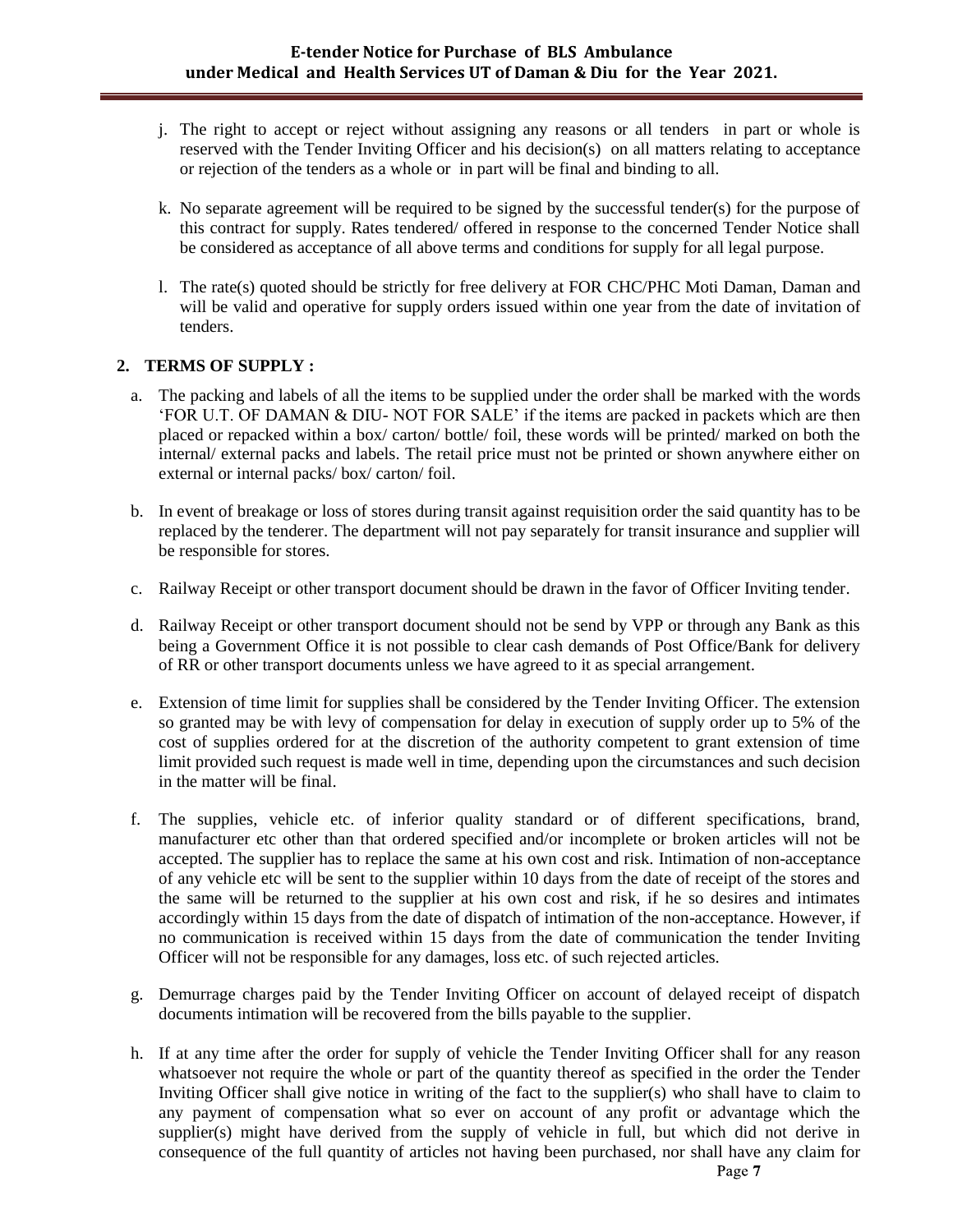compensation by reasons of any alterations having been made in the original instructions which shall invoice any curtailment of the supply originally contemplated.

- i. The items as mentioned in the list are the approximate estimates invited and actual purchase may more. Accordingly the successful tenderer has no right for any loss/damages with reference to approximate requirement shown in tender and actual requirement.
- j. Inspection will be carried out in the premises of DMHS Daman. If vehicle to be inspected in factory premises all expenditure to be borne by the Tenderer.

# **3. Bid Evaluation Methodology :**

A. **Preliminary Evaluation**: Tender Fee and EMD Submission.

# B. **Technical Evaluation:**

- Scrutiny of technical specifications and other relevant documents as asked by the department with the quoted specification.
- Scrutiny of Compliance Statement given by the bidder.
- Technical Demonstration if required.
- C. **Financial Evaluation**: Lowest quoted offered by Technically Qualified Bidders.

# **4. PAYMENT TERMS :**

- a. 100% of the invoice amount will be paid only after supply, successful and submission of Security deposit.
- b. Price escalation clause will not be entertained under any circumstances.
- c. All bills should be in **TRIPLICATE** and should invariably mention the number and date of supply order.
- d. All bills for amount above  $\overline{\xi}$ .5000/- should be pre-receipted on a Revenue Stamp of proper value. Bills for amount exceeding  $\overline{\mathfrak{F}}$ .5000/- not pre-receipted on Revenue Stamp of proper value will not be accepted for payment.
- e. Each bill in which Sales Tax is charged must contain the following certificates on the body of the bill: **"CERTIFIED"** that the goods on which Sales Tax has been charged have not been exempted under the Central Sale Tax Act or the Rules made there under and the amount charged on account of Sales Tax on these goods is not more than what is payable under the provisions of relevant Act or Rules made there under".
- f. No extra charge for forwarding, passing and insurance etc. will be paid on the rates quoted.
- g. The rates should be quoted only for the base vehicle specified in the list of requirement.
- h. Rates quoted for vehicle other than the required specification will not be considered.

 **Director** Medical & Health Services Daman & Diu "Tel.No.0260-2230570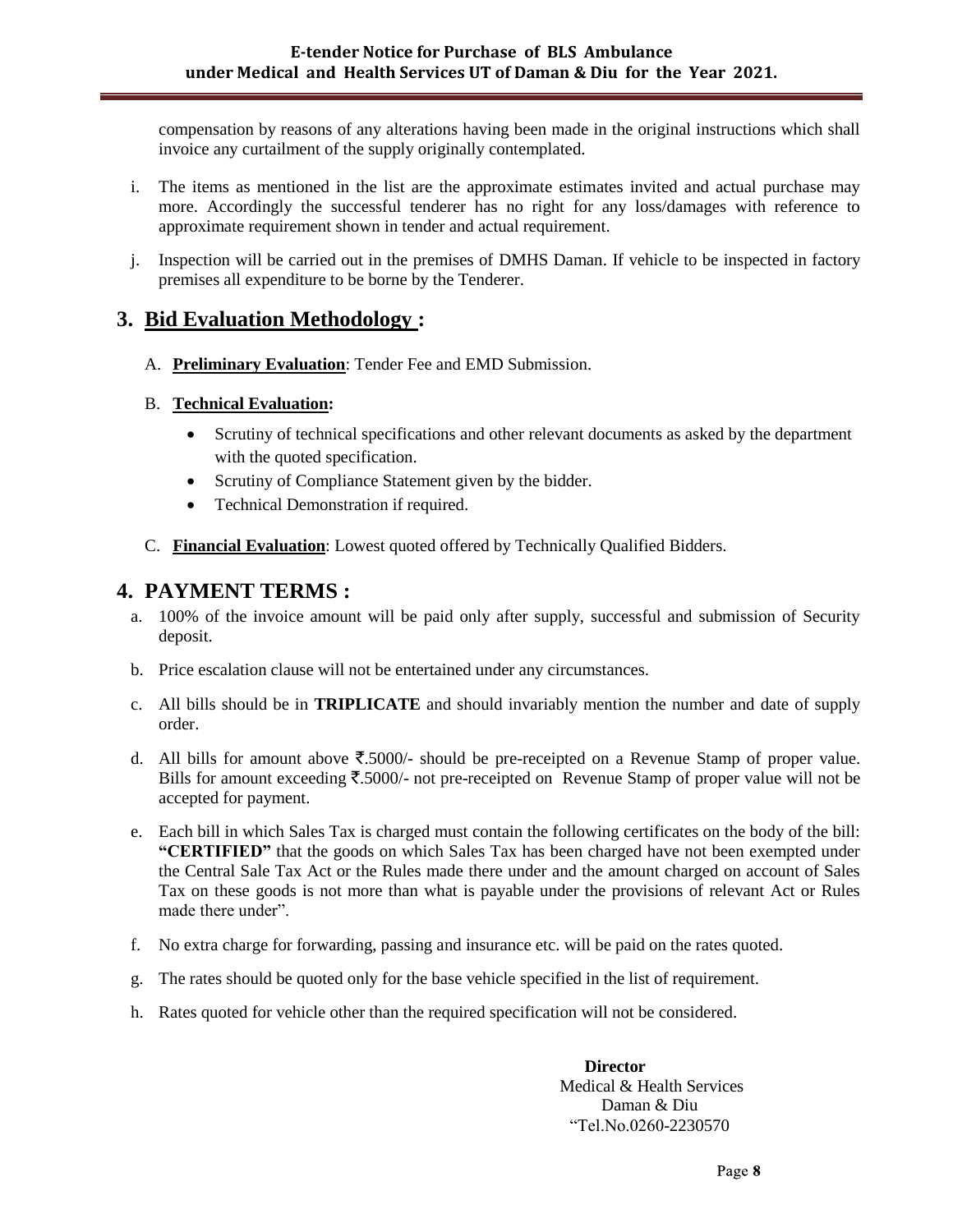# **Annexure - A**

# **Technical Specifications for Advanced Life Support Ambulance**

## **1. Scope, Purpose, and Classification**

# **1.1. Scope**

This document covers Advanced Life Support (ALS) ambulances built on integral monocoque panel vans that are suitable for the intended application and meet the requirements herein. This document will be used to procure an ambulance and the applicable additional systems as well as equipments.

# **1.2. Purpose**

The Advanced life support (ALS) ambulance is defined as a vehicle for emergency medical care which provides: a driver's compartment; a patient compartment to accommodate a doctor / an emergency medical technician (EMT) / a paramedic and one patient located on the main automatic rolling stretcher cum trolley, in such a way and so positioned that the primary patient can be given advanced life-support during transit; equipment and supplies for emergency care at the scene as well as during transport and, when necessary, equipment for light rescue / extrication procedures. The ambulance should be designed and constructed to afford safety, comfort, and avoid aggravation of the patient's injury or illness.

# **1.3. Certified "STAR OF LIFE"**

The ambulance manufacturer / supplier shall furnish the purchaser(s) citing this specification an authenticated certification and label that certifies ambulance and equipment complying with this specification and applicable amendments (if any) in effect on the date of manufacture. Ambulance vehicles so certified may display the registered "Star of Life" symbol as defined by the Department of Health, Government of Daman.

## **1.4. Classification: Ambulance Types, Classes and Floor Configurations**

This document would specifically deal with the authorized types of Advanced Life Support (ALS) ambulances for Government of Daman with the necessary application space and facilities for Advanced Life Support devices as detailed in this documentation.

If specified by the purchaser these types can also be made specifically for neonatal, critical patient transports including those for physically challenged persons, special fire suppression packages and / or specific rescue capabilities when specified so.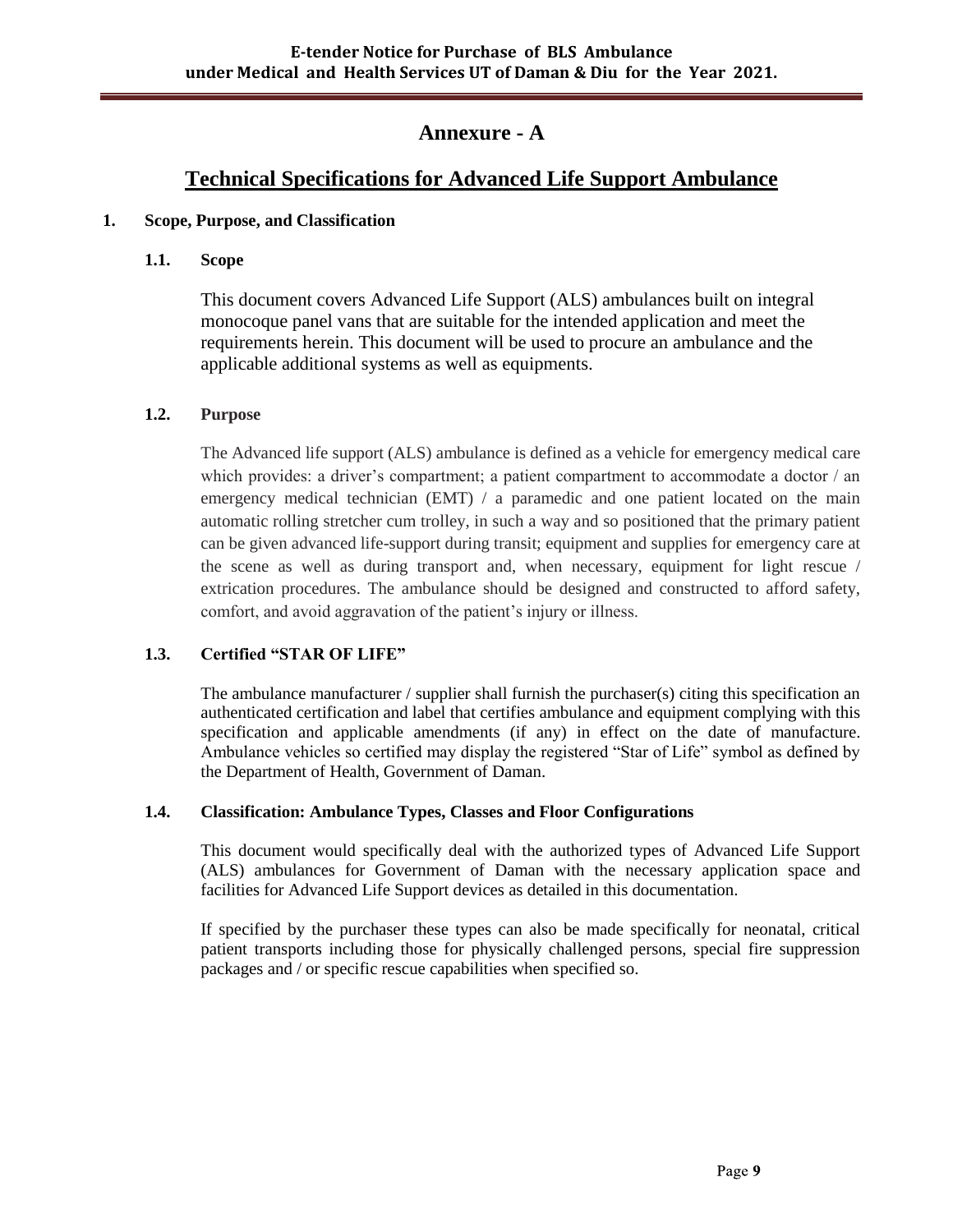## **2. Applicable Documents**

The following document form a part of this specification, to the extent specified. Unless a specific issue is identified, the issue in effect, on date of invitation of bids or request for proposal, shall apply.

# **2.1 Government of Daman Specifications**

Rust Proofing of the complete vehicle along with the body, should be ensured by the OEM during the construction of the base vehicle body before being converted as ALS ambulance.

The manufacturer / supplier should ensure that during the process of conversion and integration as ambulance all due care is taken for rust proofing for all the components and retrofits.

The body should be manufactured by the engine / vehicle manufacturer as an integrated monocoque panel van.

Traditional sheet metal bodies on truck / cab chassis should not be used for ambulance conversion.

## **2.2 Laws & Regulations**

- **2.2.1** Indian Motor Vehicle Act (the base vehicle used for making the ambulance should be certified as an Ambulance and not any other commercial or load vehicles types).
- **2.2.2** Indian Pollution Control Act for New Motors Vehicles and New Motor Vehicle Engines.

## **2.3 Other Publications**

The following documents form a part of this specifications to the extent specified, if any. Unless a specific issue is identified, the issue in effect on date of invitation for bids or request for proposal shall apply.

## **2.4 Order**

In the event of a conflict between the text of this specification and the references cited herein, the text of this specification shall take precedence.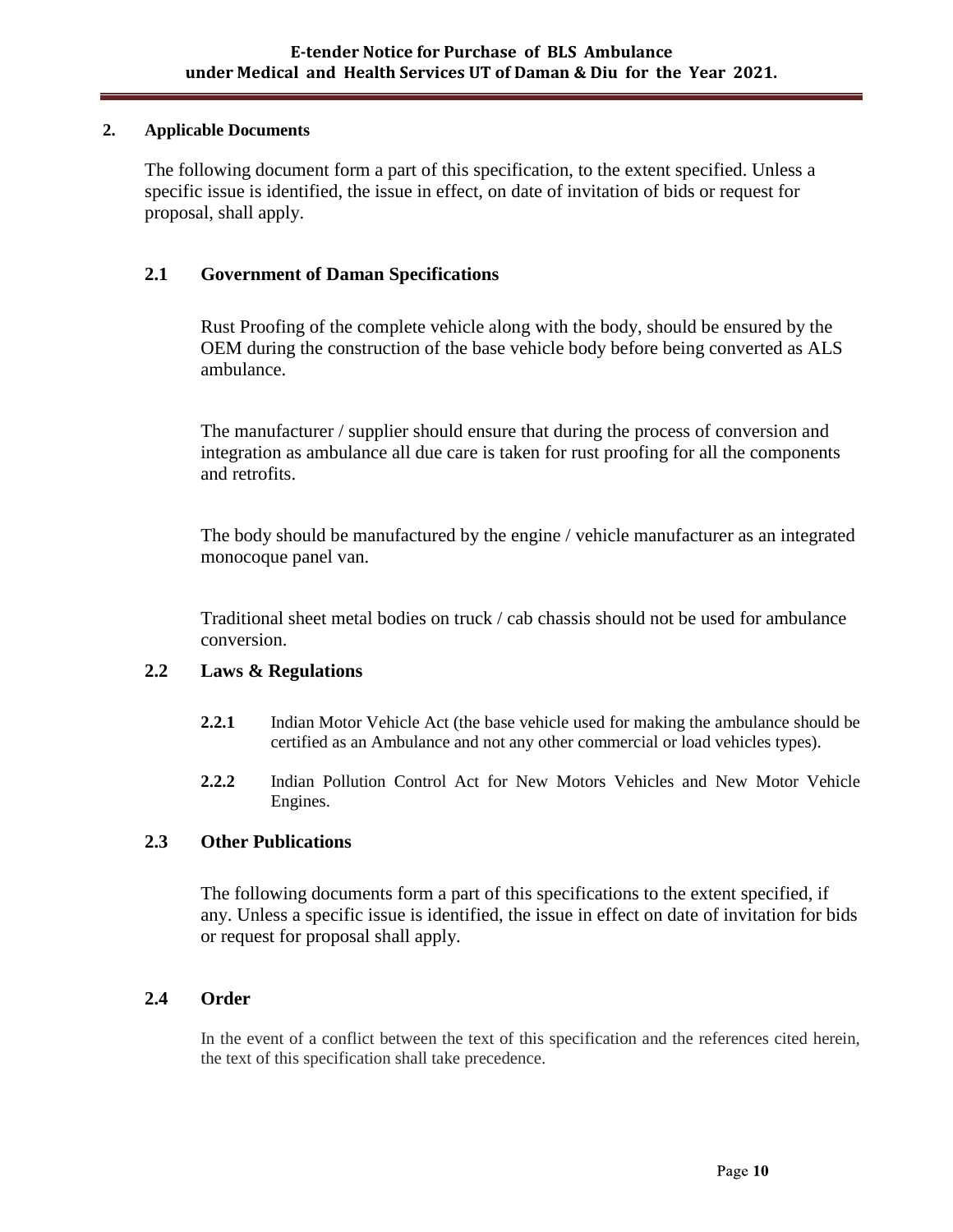# **Technical Specifications for BASIC Life Support Ambulance**

#### **3.1 General Vehicular Design, Types and Floor Plan**

#### **3.1.1 Design**

The ambulance and the allied equipment furnished under this specification shall be the manufacturer's current commercial vehicle of the Type, Class, and Configuration specified. The ambulance shall be complete with the operating accessories, as specified herein. It shall be furnished with such modifications and attachments as may be necessary to enable the vehicle to function reliably and efficiently in sustained operation as an BLS ambulance. The design of the vehicle and the specified equipment shall permit accessibility for servicing, replacement, and adjustment of component parts and accessories with minimum disturbance to other components and systems. The term "heavy duty", as used to describe an item, shall mean in excess of the standard quantity, quality, or capacity and represents the best, most durable, strongest, etc., part, component, system, etc., that is commercially available on the OEM chassis or "Equivalent".

## **3.1.2 BASIC Life Support Ambulance**

The base vehicle shall be OE Manufacturer's integral van with two divided rear doors with 270 degree opening and external side wall latching of the doors in the open conditions to enable safe movement of the vehicle in open patient compartment to narrow areas / lanes and by lanes for speedy and easy evacuation. This vehicle shall be suitable for subsequent ambulance conversion / modification in compliance with the requirements herein.

## **3.1.3 Configuration of Patient compartment**

Unless otherwise specified, Configuration BASIC Life Support (BLS) shall be provided in the patient compartment. All the devices, equipments, accessories and consumables etc., should be loaded to position the patient"s head forward in the vehicle.

**3.1.3.1** When specified for BASIC Life Support (BLS) applications, the patient would be located on the main automatic rolling stretcher cum trolley and four secondary seated attendants / patients (in case of any mass casualties or disaster) on the squad bench (four seater) and Doctor / EMT / Paramedic on the intended head end chair. The main automatic rolling stretcher cum trolley shall be slightly off centered mounted more towards the driver side wall in such a way that it does collide with the side wall or any other fitments on it while loading or unloading.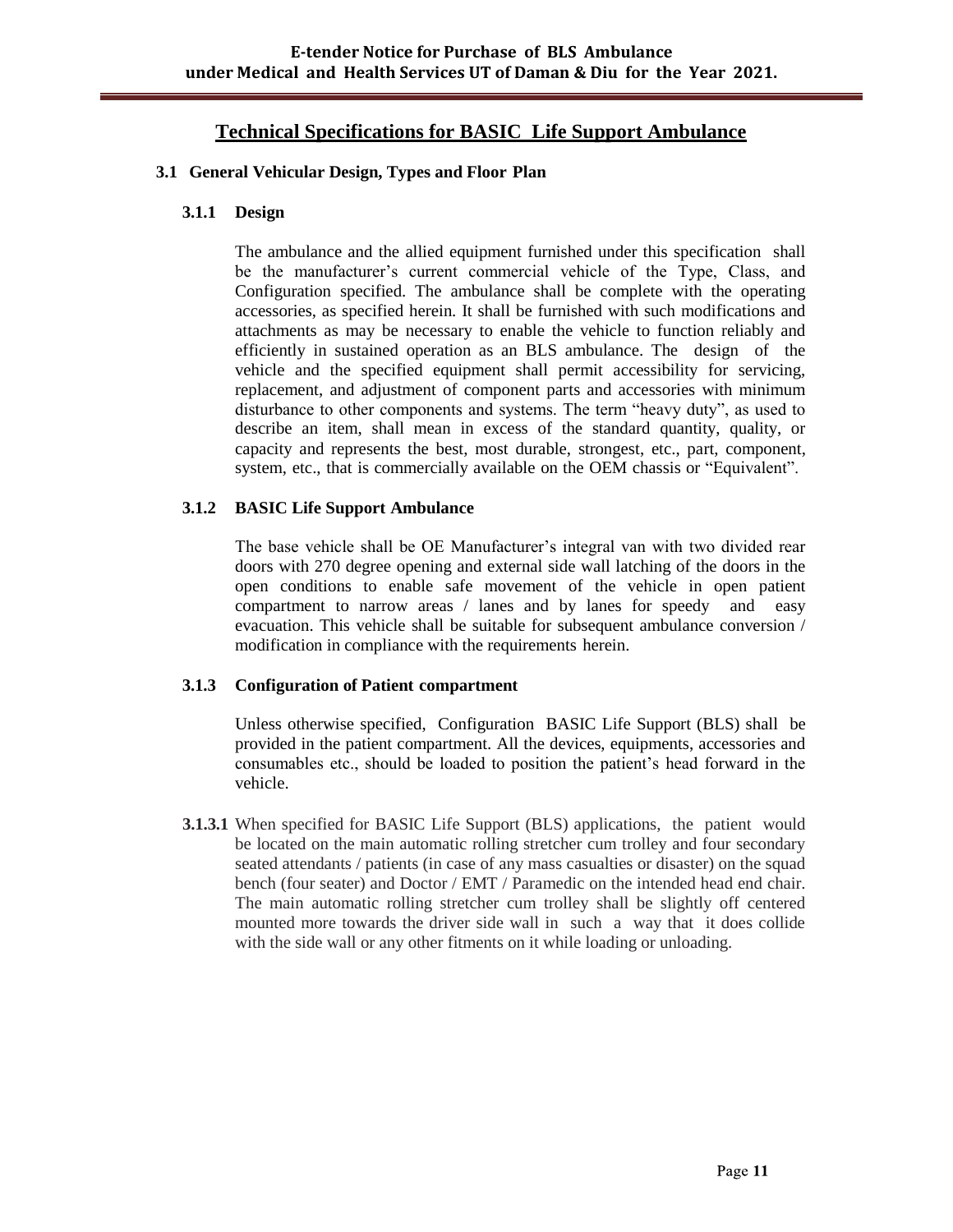#### **4** Base Vehicle

The ambulance should be built on a cabin chassis of an Indian OE manufacturer or "Equivalent". Fabricated cabin on an cowl chassis won't be accepted.

- **4.1** Engine: Diesel, 4 Cylinder, 4 Stroke, Direct injection/Turbo charged inter cooled.
- **4.2** Emission Norms: BS VI
- **4.3** Maximum Output: Minimum 75 BHP
- **4.4** Transmission: Manual
- **4.5** Drive : Rear wheel drive
- **4.6** Tyres : 7.00x15 or 215R15
- **4.7** Axles Front :Dead rigid beam Rear : Live rigid
- **4.8** Dimension (Patient Cabin) Length minimum :  $3200$  mm  $+10\%$ Width minimum : 1700 mm +- 10% Height minimum :1900 mm +- 10%
- **4.9** Body & Chassis : Integrated type
- **4.10** Ground Clearance : 190 mm. Minimum
- **4.11** GVW : 3.0T Minimum
- **4.12** Suspension : Leaf springs at both front and rear
- **4.13** Rear Door: Centrally Divided rear doors on high quality steel hinges ensuring 180<sup>°</sup> opening for both the doors. Both the rear doors should be provided with fixed windows made from toughened glass approved for automotive use.
- **4.14** Warranty terms : Minimum 3 years or 3 lac Km as per standards terms of the vehicle manufactures.
- **4.15** Free Services : 12 Free services excluding the cost of the consumables.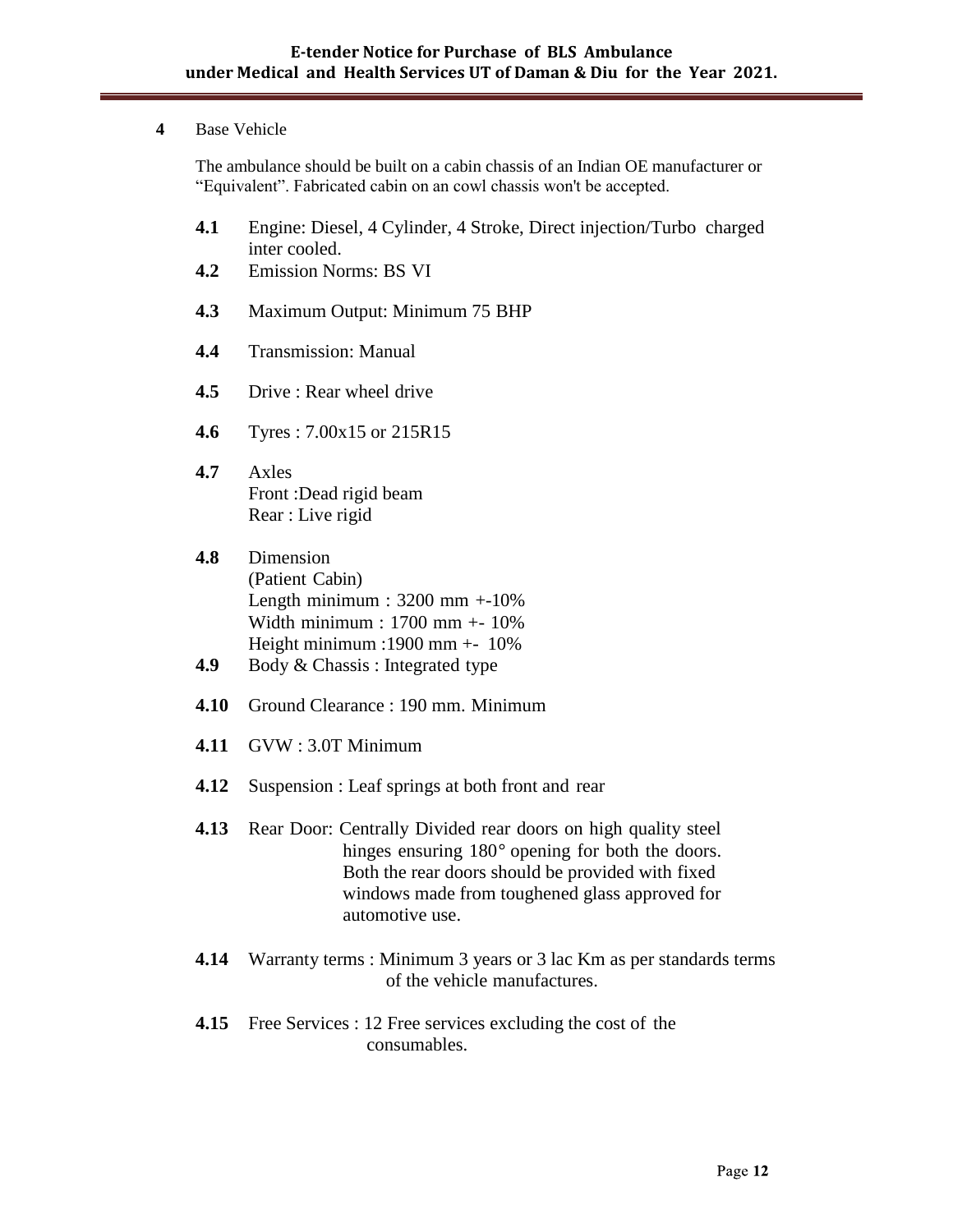#### **5 AMBULANCE BODY & PATIENT AREA**

#### **5.1 PATIENT COMPARTMENT INTERIOR DIMENSIONAL PARAMETERS**

The patient compartment shall provide a minimum of  $7m<sup>3</sup>$  space while complying with the following:

**5.1.1** The length measured from the partition to the inside edge of the rear loading doors at the floor, shall be at least 2.8m. The width of the patient compartment at the floor level should me at least 1.6m. and the height of the patient compartment the height point should be minimum 1.6m.

#### **5.2 CABIN CONVERSION OF PATIENT COMPARTMENT**

**5.2.1** Seamless box body construction made from GRP Sandwich Panels.

#### **6 FLOORING**

- **6.1** The flooring should be made up of sandwich panels of the identical specification but with required reinforcements and stiffening as per the construction and fixation requirement of the floor.
- **6.2** The top layer of the floor should be laid with minimum 1.5mm. thick vinyl layer laid as a joint less flooring. The flooring material should be conform with EN 426 for Dimensions, EN 428 for Overall Thickness, EN 430 for Weight, EN 433 for Residual Identification After Static Load, EN 434 Dimensional Stability, EN 435 for Flexibility, EN 660-2 for Abrasion Resistance, BS 476 Part 7 for Surface Spread of Flame, BS 476 Part 6 for Fire Propagation, IS 15061-2002 (ARAI) for Horizontal and Vertical Burning Test, ISO 140-8 for Sound Absorption, ISO 105-B02 for Color Fastness to Day Light, DIN 51130 for Slip Resistance, EN 425 for Bearing a Castor Chair, EN 423 for Resistance to ChemicBLS, EN 685 for Performance Classification.

## **7 INTERNAL STORAGE COMPARTMENTS**

- **7.1** All the internal storage compartments, surfaces and space provisions should be made to accommodate / fix the various medical life saving medical devices, trauma equipment for transportation and immobilization, medical glassware, medical disposables and consumables, fresh and dirty linens, infusion bottles, drugs, accessories, wastes, documents, records, files etc. as per requirement in the ambulances.
- **7.2** The storing consoles should be designed keeping in consideration all the possible requirements of a medical work place. The patient compartment should be provided with storing console at the head end of the patient across the complete width of the patient compartment integrated to thepartition wall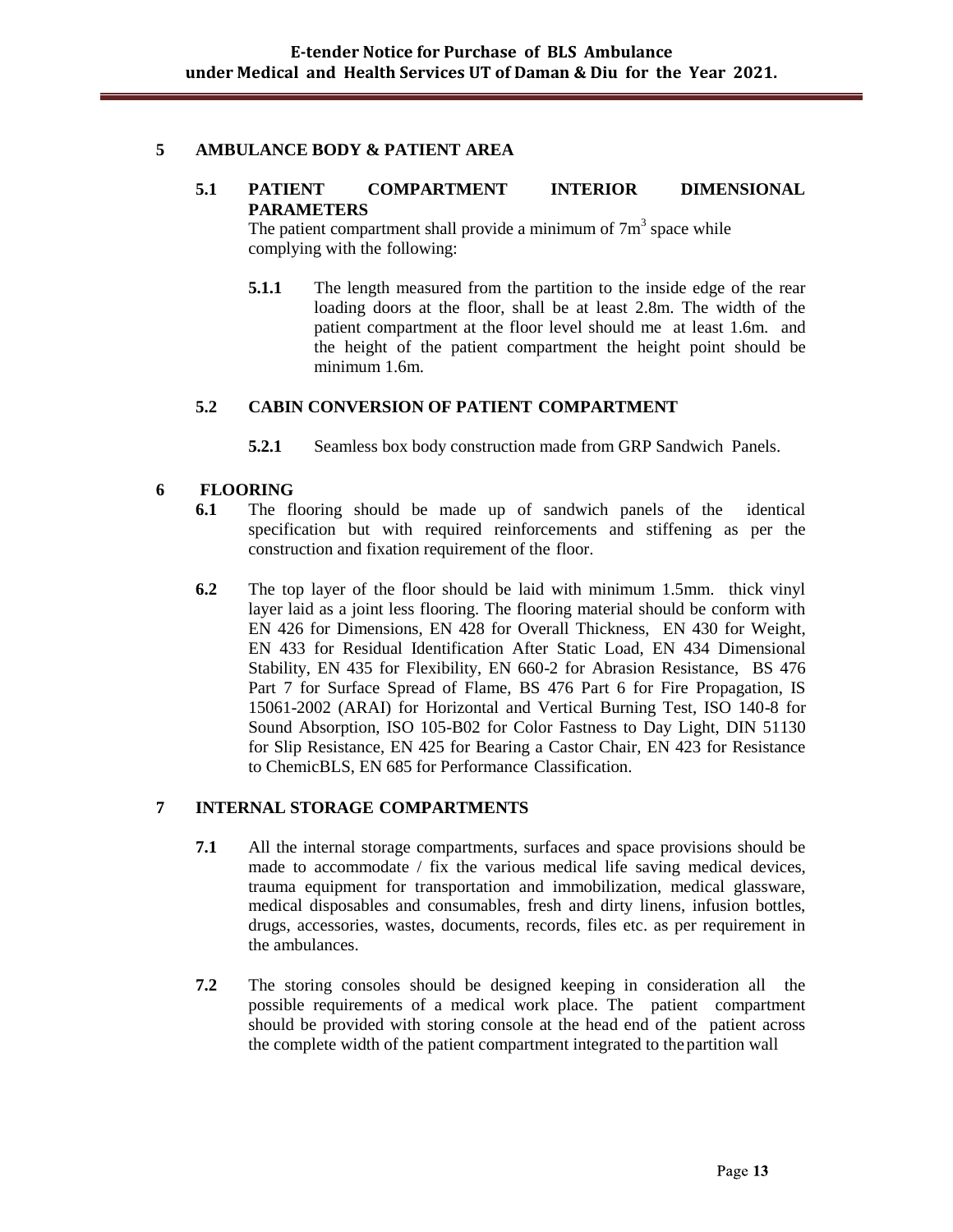of the driver cabin and patient cabin and overhead storing compartments along the roof.

- **7.3** All storage compartments should be aesthetically and ergonomically well designed. To preclude injury in the event of an accident all cabinet will be firmly anchored / fixed to the base structure of the ambulance. Storage cabinets, drawers and kits should be easily open-able but should be never ever open during transit on account of the vehicle movement.
- **7.4** The furniture console should be fully integrated to the side walls and there should be not be more than one joint on each of the side wall to fully integrate the furniture console. The joint should be fully finished and flushed to avoid any ingress of dust, water and impurities. The joints should be visually appealing and should be appear completely congruent in general appearance.
- **7.5** All the internal furniture should be produced with laminated water proof ply wood or any other composite.

#### **8 PATIENT COMPARTMENT SEATING**

All seats in the patient compartment shall conform to detailed specification as mentioned below. These will be padded and have the largest practical padded back and headrests. Padding material shall be polyester urethane foam of a medium to firm density (not less than 50 gsm), with a minimum finished thickness (padding and upholstery) of 50 mm. for seat pads, headrest and backrests. All padding and upholstery shall be fire retardant. The upholstery shall be non-absorbent, washable and impervious to disinfectants. The upholstery should be made from reinforced vinyl based material BLS with minimum 1.5 mm. thickness.

All seats frames, surfaces and upholstery should be designed to facilitate cleaning and disinfecting. All exposed surfaces shall be free of vent devices that should be permit the entrapment of biological contaminates. All seating positions in the patient compartment should be have vertical overhead clearance for getting into the seat and coming out.

#### **8.1 EMT / PARAMEDIC SEATING**

- **8.1.1** At the head end of the main patient stretcher the ambulance should be have a rear mounted foldable base EMT / Doctor seat.
- **8.1.2** The seat should be have two foldable armrests. When unfolded for sitting the backrest should be offer a soothing angle (more than 95 degree) to the base offering optimum comfort and safety to the occupants, who sits in directions not in line with the movement of the vehicle.
- **8.1.3** The back rest (without the head rest) should be minimum 500 mm. in height. The head rest should be minimum 200mm. in height.
- **8.1.4** SEAT SAFETY BELTS AND ANCHORAGES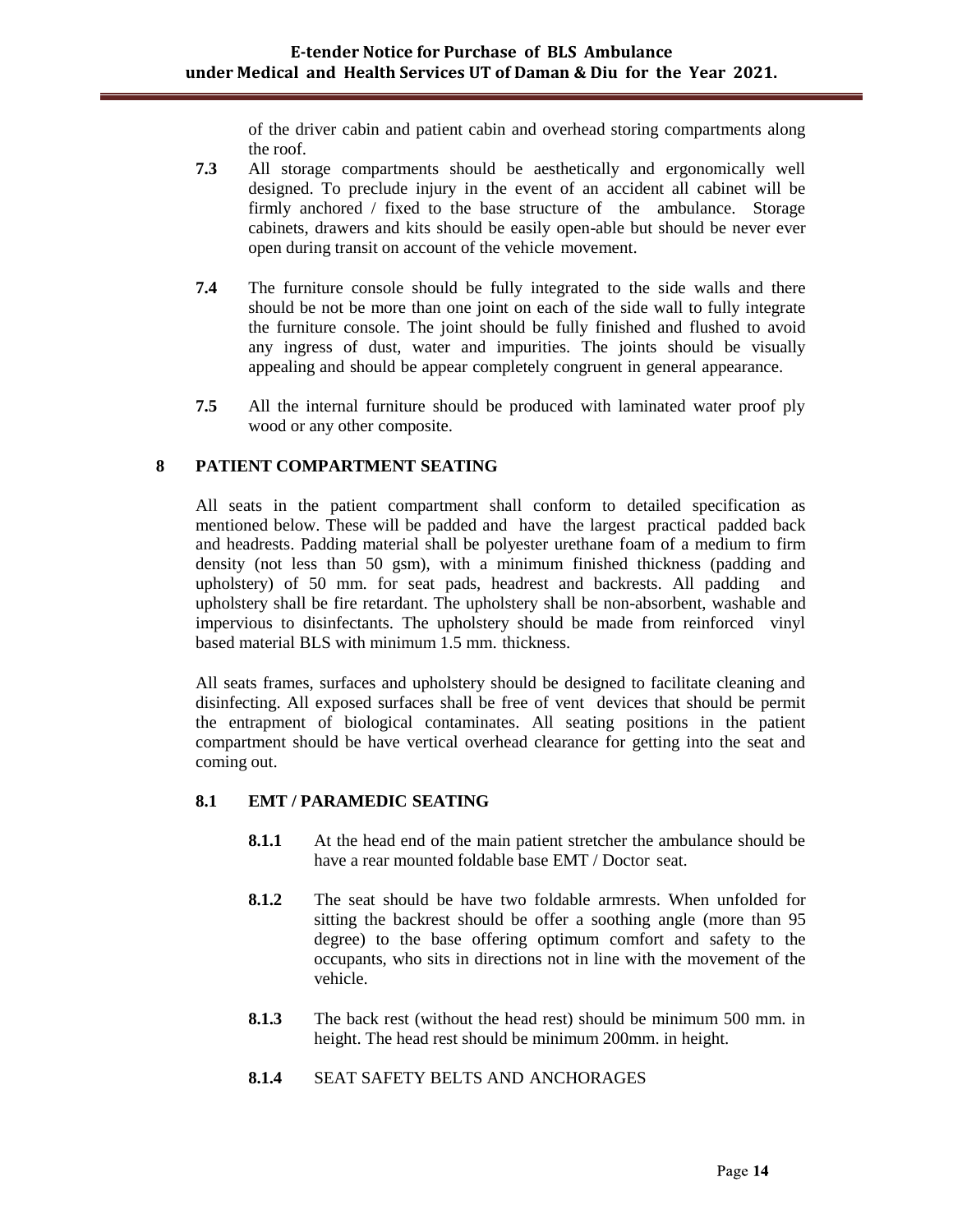All designated seating positions in the patient compartment shall be equipped with safety restraint systems appropriate for each type of seating configuration.

- **8.1.5** The seat should be have an headrest and retractable seat belt. The seat should be aesthetically pleasing and ergonomically well designed. The seat base should be have the largest padded backrest with contoured support for the back.
- **8.1.6** Padding should be furnished with polyester urethane foam of a medium to firm density and should be minimum 60 mm. on the base, backrest and headrest (at the thickest cross section of the head rest the headrest may be contoured to the lateral ends). Padding should be provide ultimate comfort to the occupants.
- **8.1.7** The upholstery should be of leather-match vinyl / polyurethanes / leatherette, colour in dark colors matching the interior color of the ambulance. The padding and upholstery should be fire retarded.
- **8.1.8** Additionally the upholstery should be non-absorbent, washable in impervious to disinfectants. The seat should be fully foldable and rear mounted providing complete clean floor below the base without any framework for fixation.

#### **8.2 SQUAD / ATTENDANT SEAT**

- **8.2.1** Additionally there should be a bench type seat for four squads / attendants on the co-driver side in the patient cabin. The seat base should be based on a frame made from FRP as that of the interior patient cabin conversion.
- **8.2.2** The seat base should be have hinged lifters to lifted it up.
- **8.2.3** The seat should be have a back rest on the side wall.
- **8.2.4** The seats should be aesthetically pleasing and ergonomically well designed.
- **8.2.5** Padding should be furnished with polyester urethane foam of a medium to firm density. Padding should be provide comfort to the occupants. The upholstery should be of leather-match vinyl / polyurethanes / leatherette, colour in dark colors matching the interior color of the ambulance.
- **8.2.6** The padding and upholstery should be fire retarded. Additionally the upholstery should be non-absorbent, washable in impervious to disinfectants.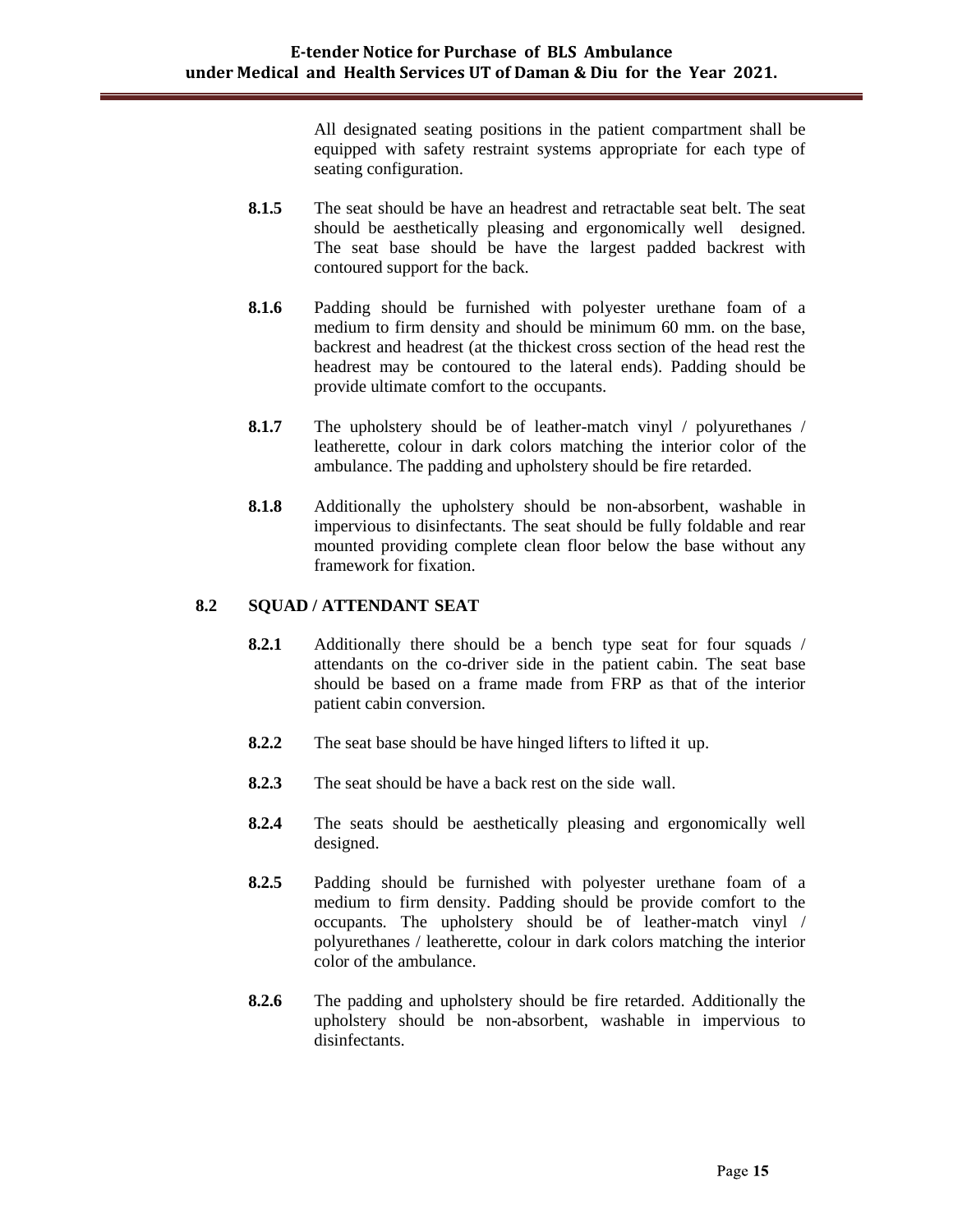#### **9 IV HOLDER FOR INTRAVENOUS FLUID CONTAINERS**

**9.1** There should be two IV bottle holders to firmly hold IV bottles and secure these properly when the vehicle is in motion.

#### **10 WASH BASIN**

- **10.1** The internal furniture layout should be include a washbasin made up of stainless steel material in an aesthetic finish fully integrated with the top plate of the furniture.
- **10.2** The water tap of the washbasin should be operated with a foot / elbow switch at a convenient and safe place around the wash basin area, so that it is easy for the users to activate the switch and get water flow.
- **10.3** The tap should be operated using 12V DC water pump placed at the fresh water tank.
- **10.4** The capacity of the fresh water tank as well as the waste water tank should be at least 10L.
- **10.5** The fresh water tank should be suitably placed so that water refilling can be done easily without water spillage.
- **10.6** The waste water tank should be mounted below the base vehicle chassis / body frame with an easy operating valve to drain the waste water at any designated place.

## **11 AC SYSTEM**

- **11.1** The patient compartment should be provided with an engine driven air conditioning system of adequate capacity matching to the total heat load of the patient compartment when fully occupied and the patient loaded.
- **11.2** The compressor should be engine mounted and engine run. All hoses should be machine crimped to avoid the leakages. AC system should be certified for passenger vehicle usage.
- **11.3** Compressor
	- 11.3.1 Displacement: Minimum 160 m<sup>3</sup>/Rev.
	- **11.3.2** Cooling Capacity: Matching the cooling capacity of the driver and patient compartment.
	- **11.3.3** Refrigerant: R-134a
	- **11.3.4** The installation of the compressor should be done with brackets as per the requirement of the engine without any modifications to any engine components.
- **11.4** Evaporator**:** Cooling Capacity: 6.5 KW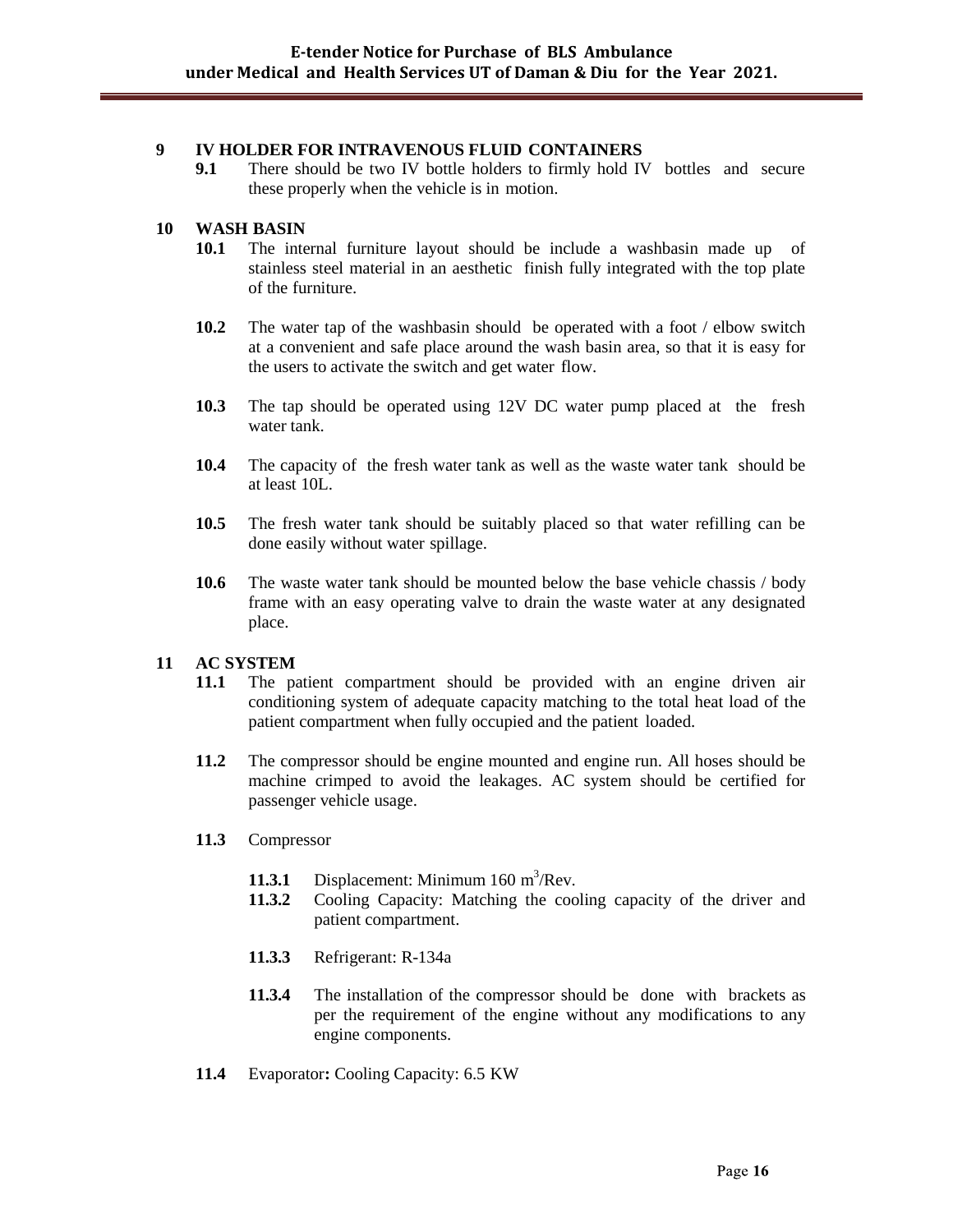**11.5** Condenser**:** Roof mounted condenser unit matching to the cooling capacity of 7.5KW

#### **12 OXYGEN, MAIN SUPPLY AND INSTALLATION**

#### **12.1 OXYGEN SYSTEM**

**12.1.1** The ambulance shall have medical oxygen system capable of storing and supplying minimum two 10L water capacity high pressure oxygen cylinders manufactured as per IS:7285, BIS-certified and approved by the Chief Controller of Explosives, Government of India, Nagpur. The facility provided should be for cylinders fitted with bull-nose 5/8" BSP RH (f) outlet valve as per IS:3224, BIScertified.

> The seal should be by direct contact between the bull-nose connector of the high pressure hose (from the manifold block ) and the cylinder valve.

- **12.1.2** Two nos. of oxygen Cylinders should be included to the standard scope of supply of the ambulance.
- **12.1.3** The installed medical oxygen piping and outlet system shall be leak test at 150% of the rated pressure level for the respective parts (source and distribution) of the system. After the successful completion of tests, the system shall be capped then tagged with date and signature of person and firm performing the tests. Replacement of empty cylinders should be done from outside of the vehicle. Oxygen piping system should be concealed and not exposed to the elements, securely supported to prevent damage, and be readily accessible for inspection and replacement, whenever needed.
- **12.1.4** The cylinders should be fastened to a loading platform, which should be rigidly fix the cylinders in position ensuring that the cylinder is absolutely safe all the time it is inside the ambulance including the all the dynamic situations during the movement of the vehicle.
- **12.1.5** The connections at the cylinder pressure level should be done using high-pressure regulators and medical grade hose appropriate for the rated distribution pressure. The outlet of the high-pressure regulator should be connected to the terminal outlet block inside the patient compartment using medical grade oxygen tubing.
- **12.1.6** The patient compartment should be have an oxygen distribution block having two oxygen outlets, connected in parallel through one common feeding port. The terminal outlets should be comply with DIN-EN-ISO 9170-1:2008 standards for medical gas supplies as well as medical device directives 93/42/EEC.
- **12.1.7** The terminal outlets should be operate at the standard distribution pressure level corresponding to the outlet pressure of the high-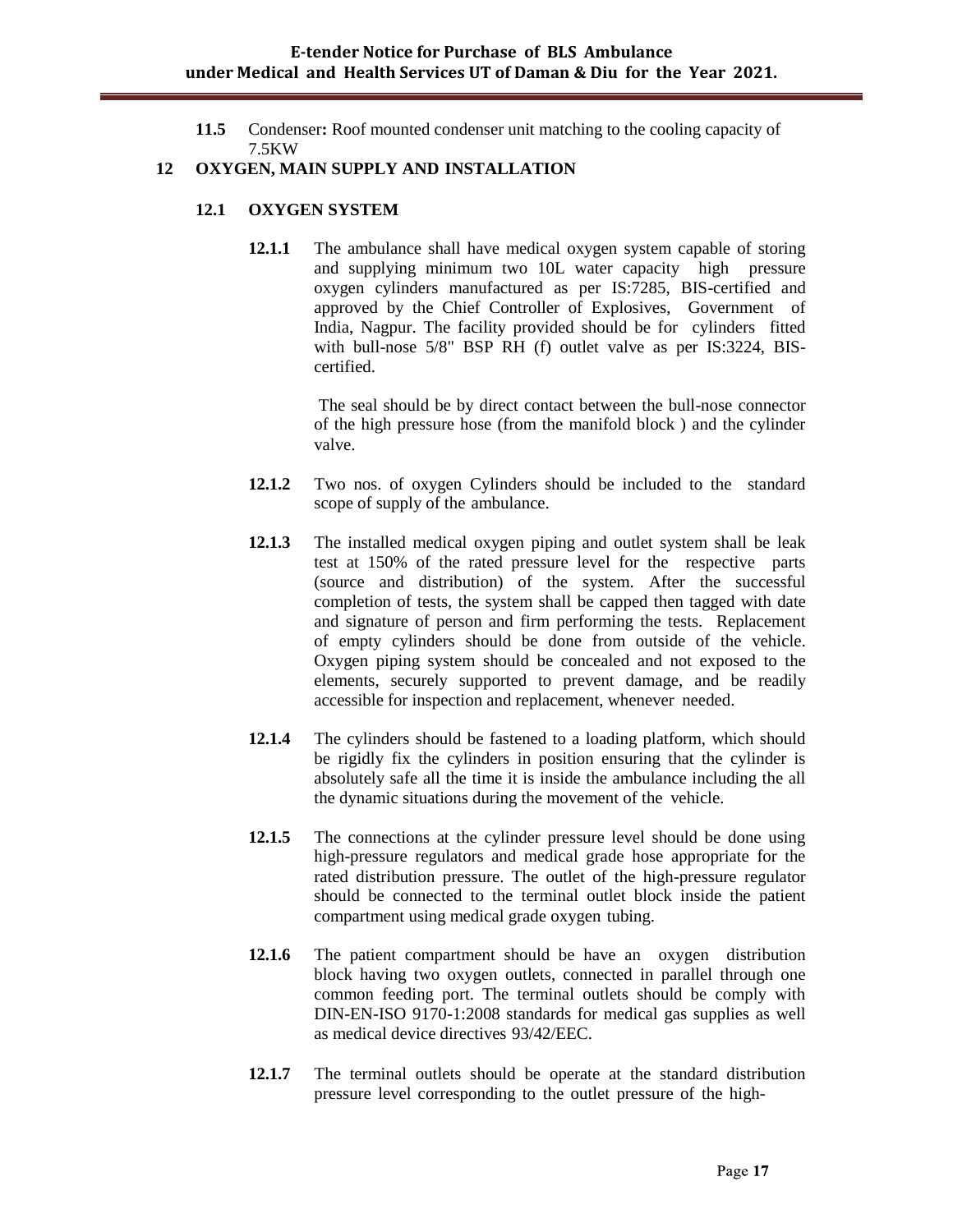pressure regulator, which is 4 - 5 bar. It should be possible to operate the outlets in one hand for the purpose of coupling and decoupling.

#### **12.2 OXYGEN PRESSURE REGULATOR & PRESSURE DISPLAY SYSTEM**

- **12.2.1** The pressure regulator should be meant for reducing the cylinder pressure of the oxygen tank to the distribution pressure level suitable for feeding to the medical oxygen terminal outlets as well as other inhalation and respiratory equipments in the ambulance and should be specifically designed and manufactured for use with medical oxygen. It should be have the facility to adjust the distribution pressure level as well as the pressure relief valve for safety.
- **12.2.2** The ambulance should be provided with two nos. of pressure regulators certified as per medical device directives 93/42/EEC.
- **12.2.3** The patient cabin should be have a digital display to constantly monitor the pressure level of both the cylinders as well as the distribution pressure level. The medical oxygen display should be certified as per medical device directives 93/42/EEC.
- **12.2.4** There should be no welded joints in the entire connection assembly of the oxygen distribution system.

#### **13 ELECTRICAL SYSTEM**

The ambulance electrical system should be equipped with, but not limited to, the following:

- **13.1** Specified electronics equipment and devices (including master consoles located in the cab and patient compartment).
- **13.2** Other specified accessory wiring.
- **13.3** All electrical system components and wiring should be readily accessible through access panels.
- **13.4** All switches, indicators, and controls should be located and installed in a manner that facilitates easy removal and servicing.
- **13.5** All exterior housings of lamps, switches, electronic devices, connectors, and fixtures should be corrosion resistant and weatherproof grade all preferably integrated to the exterior of the vehicle.

#### **14 WARNING INDICATORS**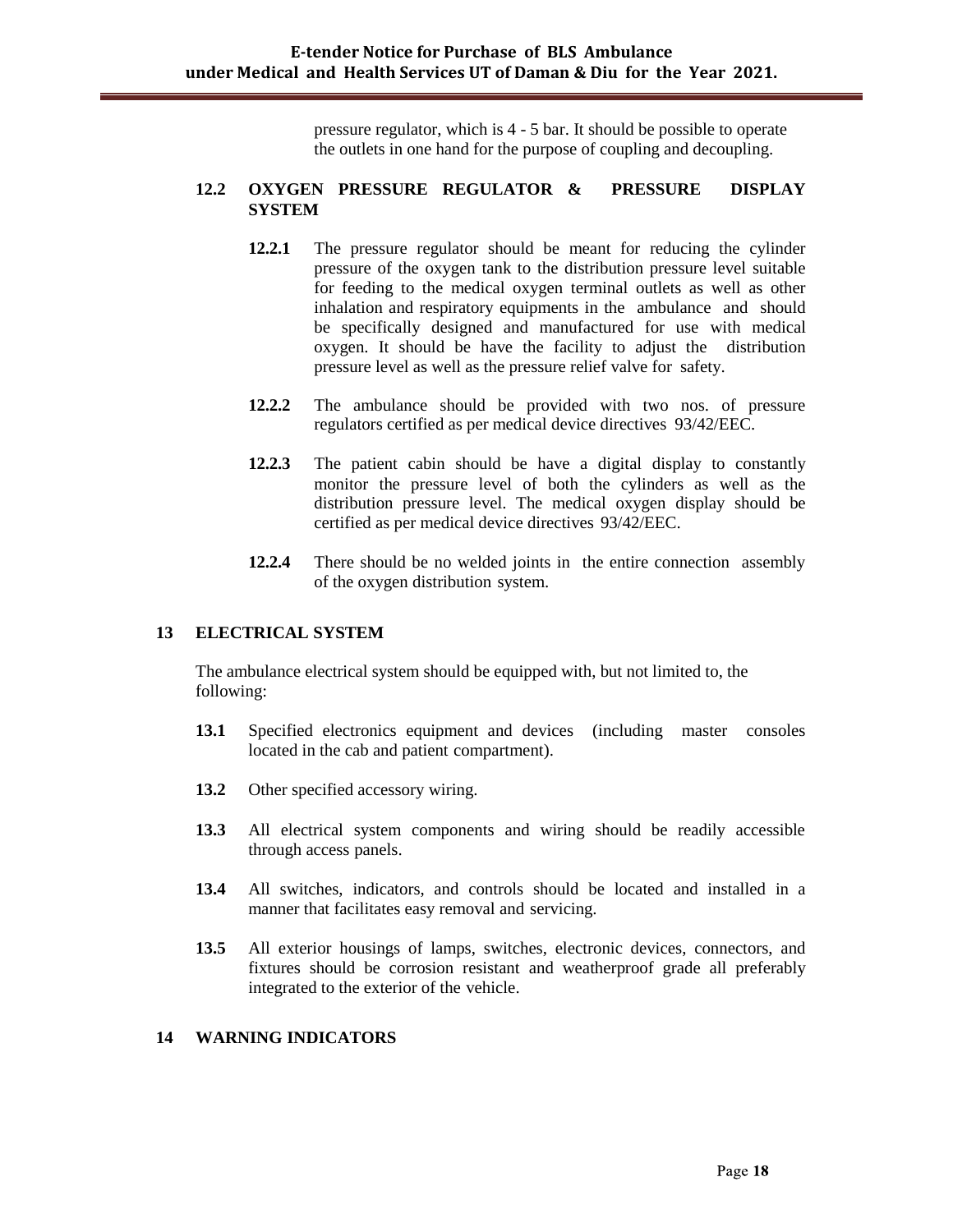**14.1** The electrical system should be, incorporate an audible warning device located in the driver"s compartment. It shall provide warning for open patient compartment entry doors.

#### **15 WIRING INSTALLATION**

- **15.1** The ambulance body and accessory electrical equipment should be served by circuit(s) separate and distinct from vehicle chassis circuits.
- **15.2** All wiring should be have high temperature cross-linked polyethylene or better insulation.
- **15.3** The use of multi conductor or ribbon cables are permitted provided they are not exposed to under hood or under vehicle temperatures/conditions.
- **15.4** The wiring should be permanently color coded or marked and identified.
- **15.5** Wiring should be routed in conduit or appropriate looms.
- **15.6** All added wiring should be located in accessible, enclosed, protected locations and kept at least 150mm. away from exhaust system components.
- **15.7** Wiring necessarily passing through an oxygen compartment should be appropriately protected from damage.
- **15.8** All conduits, looms, and wiring should be secured to the body or frame with insulated cable straps.

#### **16 EMERGENCY LIGHT BAR CUM PUBLIC ADDRESS SYSTEM**

- **16.1** Emergency Light Bar cum Public Address System at the top of the vehicle on the front end. The layout should be comprise of eight nos. of LED flashing lights, having four LED flashed on each side on the front at the top of the vehicle front facia and a speaker in the centre.
- **16.2** The light bar control unit should be have all the necessary control for the various components of the light bar.
- **16.3** It should be have a microphone. The control unit should be connected to the light bar via the connecting wires all inside a master wire sleeve.
- **16.4** It should be have variable tones like Wail, Yelp, Siren, Manual etc.
- **16.5** The operational voltage should be 12V DC.
- **16.6** The power consumption should be maximum 100W.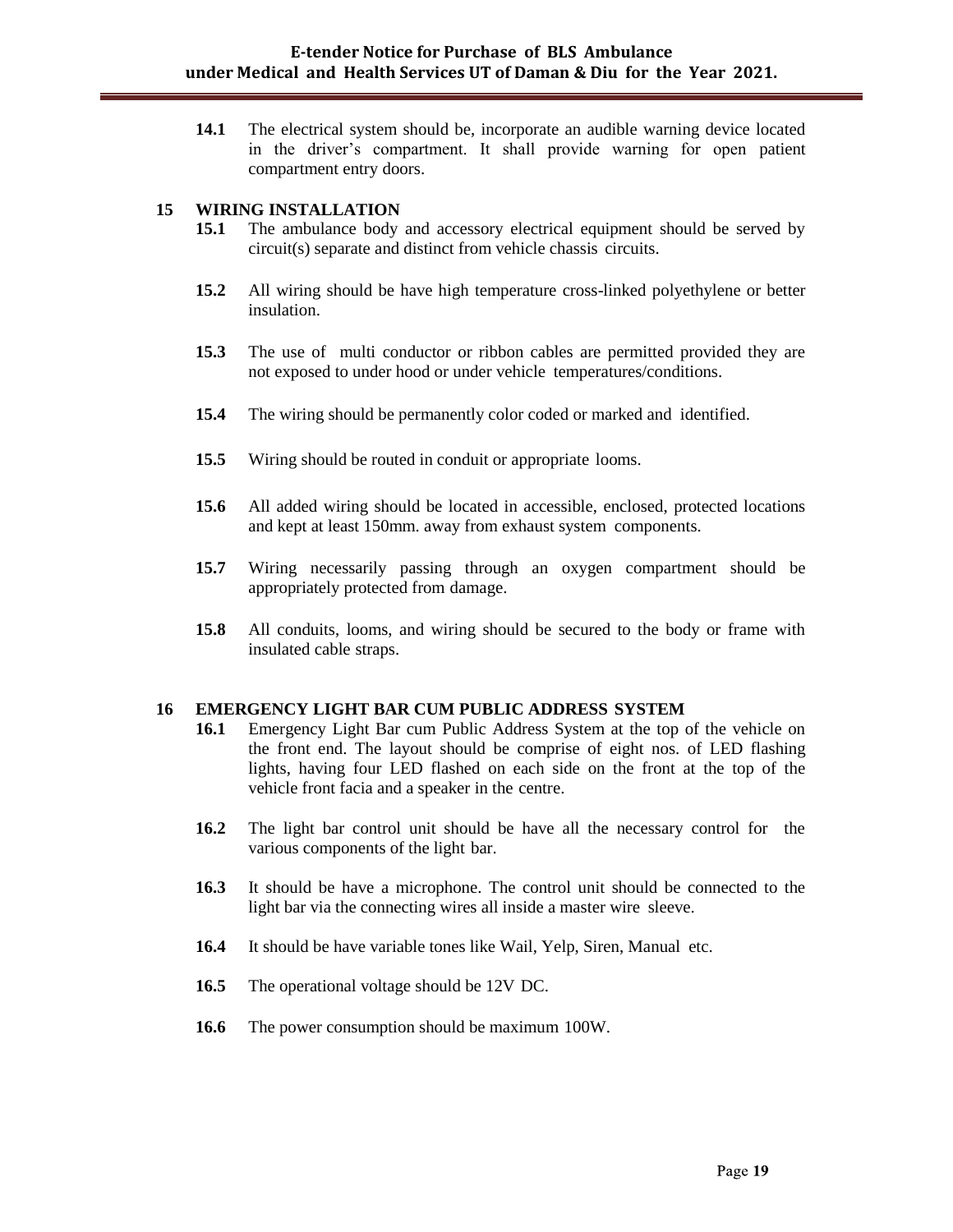**16.7** All the controls should be provided on the driver's console.

#### **17 EXTERNAL LIGHTS & FLASHERS**

- **17.1** There should be minimum six nos. of high intensity LED flashers in pair of red and orange on either side and rear.
- **17.2** On each side and rear there should be at least LED white light for general lighting the area outside the ambulance in case of dark evacuations.

#### **18 CABIN LIGHTING & ELECTRICAL**

- **18.1** Three lights in the patient compartment ceiling for general illumination of the compartment.
- **18.2** Each light will be minimum 300 mm. in length and minimum 125 mm. in width.
- **18.3** The depth of the lights should be flushed in the ceiling with concealed wiring.
- **18.4** The lights will emit pure white light of color temperature of 4000 Kelvin.
- **18.5** The light fixture won't have any corrosive material in it.
- **18.6** The light reflector should be UV protected polycarbonate, translucent and absolutely flat.
- 18.7 The lights will be 12V DC Operated.
- **18.8** The lighting fixtures should be preferably be seamless in construction without much edges and joineries in the frame and diffuser.
- **18.9** There should be two 12V DC operated and minimum 6" wall mounted fans one on each side of the patient compartment.
- **18.10** The patient compartment should be have minimum 2Nos. of 230V / 6Amp AC Sockets with switches and minimum 4 Nos. of 12V DC Sockets for the various medical and general equipments in the ambulance.

#### **19 MARKING OF SWITCHES, INDICATORS AND CONTROL DEVICES**

**19.1** All switches, indicators, and control devices supplied by the manufacturer / supplier shall be indentified.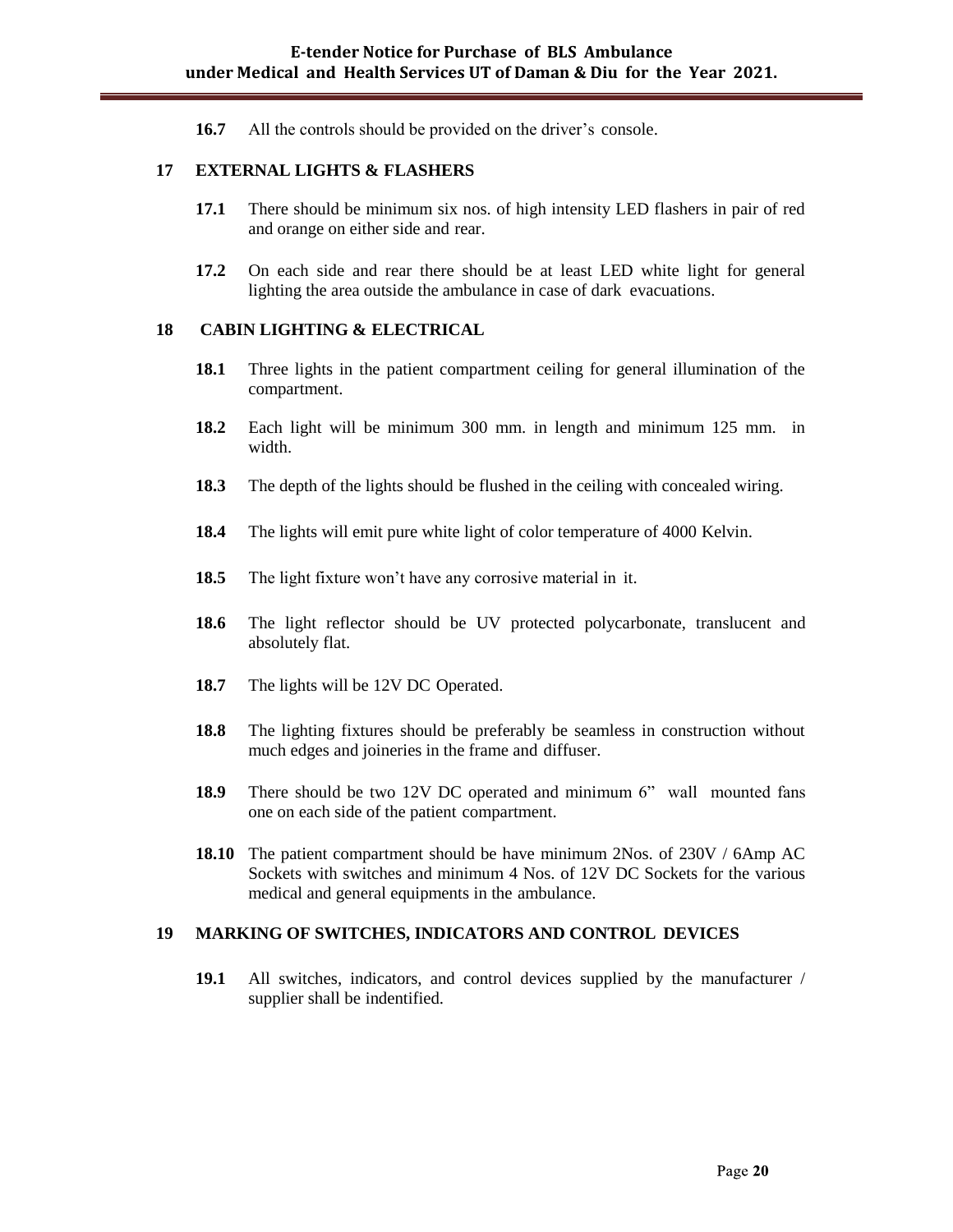#### **20 INVERTER**

- **20.1** True sine wave inverter with SMPS Power Supply
- **20.2** Inverter Capacity Minimum 600 watts / 800 VA
- **20.3** Waveform: TRUE SINUSOIDAL
- **20.4** Efficiency 85% Minimum
- **20.5** Minimum 10 Meter length three core 10 mm. charging wire with male 15Amp. three pin ends to be provided

#### **21 AIR CONDITIONER**

**21.1** The Ambulance should have air conditioner as standard.

#### **22 PATIENT TRANSPORT & IMMOBILIZATION EQUIPMENTS**

#### **22.1 ROLL-IN PATIENT STRETCHER CUM TROLLEY**

- **22.1.1** The base fame of the stretcher cum trolley should be modelled to consent more comfortable and effective operations on the patient.
- **22.1.2** The wheels must have diameter of minimum 200 mm. and should be made from plastic tyre compound to optimise bump absorption.
- **22.1.3** The backrest should be infinitely adjustable having pneumatic shockabsorbers and not with fixed point adjustments.
- **22.1.4** The stretcher must have at least one intermediate position apart from the two distinct fully folded and fully unfolded position.
- **22.1.5** The stretcher should be made from high grade aluminium and should not be more than 40 Kg. in weight.
- **22.1.6** The load capacity of the stretcher cum trolley should be  $200 \pm 10$  Kg.
- **22.1.7** The physical dimensions of the stretcher should be: Length: 200±5 cms., Width: 59±5 cms., Height: Adaptable to the height of the ambulance.
- **22.1.8** The stretcher must comply with Medical Device Directives (93/42/EEC) having the CE mark along with the four-digit code from the certifying agency.
- **22.1.9** The device must comply with EN 1789 standard.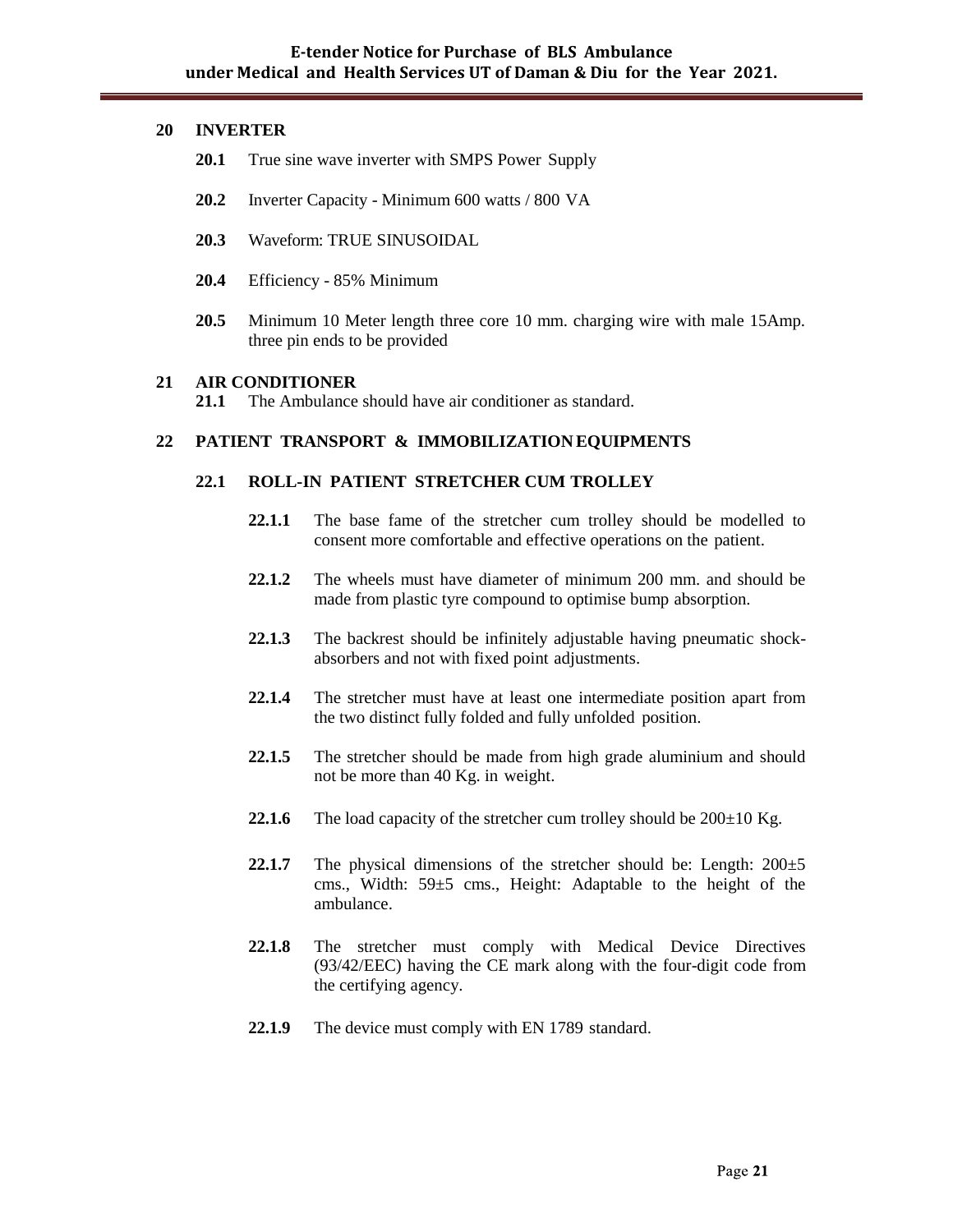# **ANNEXURE - B**

# **SCHEDULE OF DOCUMENTS ATTACHED**

| Sr.<br>No.     | Document/Certificate                                                                                                            | <b>Uploaded &amp;</b><br><b>Enclosed</b> |
|----------------|---------------------------------------------------------------------------------------------------------------------------------|------------------------------------------|
| $\mathbf{A}$ . | <b>General Documents:</b>                                                                                                       |                                          |
| 01.            | PAN No.                                                                                                                         | Yes / No                                 |
| 02.            | GST Registration No.                                                                                                            | Yes / No                                 |
| 03.            | Capacity and Quality Certificate                                                                                                | Yes / No                                 |
| 04.            | <b>Manufacturing License Copy</b>                                                                                               | Yes / No                                 |
| 05.            | Certificate<br>Turnover<br>of<br>Chartered<br>for<br>Accountants<br>last Two Years/ IT Returns                                  | Yes / No                                 |
| 06.            | Verification, Undertaking, Checklist and Documents<br>as<br>per Annexure - A.                                                   | Yes / No                                 |
| 07.            | Scan copy of Terms and Conditions of the Tender<br>Documents<br>duly Stamped and Signed on each page.                           | Yes / No                                 |
| 08.            | Scan copy of Scope of Work correctly filled with<br>Stamped<br>and Signed on each page.                                         | Yes / No                                 |
| 09.            | Affidavit Notorised on Stamp paper - As per clause mentioned at<br>Conditions of Contract - Acceptance of Tender at point - (M) | Yes / No                                 |
| <b>B.</b>      | <b>Desirables:</b>                                                                                                              |                                          |
| 01.            | Original Product Literature of each quoted product.                                                                             | Yes / No                                 |
| 02.            | List of Installations / Users / Customers with Phone Numbers.                                                                   | Yes / No                                 |
| 03.            | Compliance Statement as per format on Annexure - C.                                                                             | Yes / No                                 |
| 04.            | Scan copy of Annexure - B of the Tender Documents<br>duly<br>Stamped and Signed.                                                | Yes / No                                 |

It is verified that all the certificates/permissions/documents are valid and current as on date and have not been withdrawn/cancelled by the issuing authority. It is further verified that the represents at Sr.No. A-6, A-9 & B-3 declaration part are as per the format prescribed by the Administration and it is clearly and distinctly understood by me/us that the tender is liable to be rejected if on scrutiny and of these certificates is found to be not as per the prescribed format of Administration.

I/We further undertake to produce on demand the original certificate/ permission/ document for verification at any stage during the processing of the tender.

Date:

Place:

Sign & Stamp of tenderer.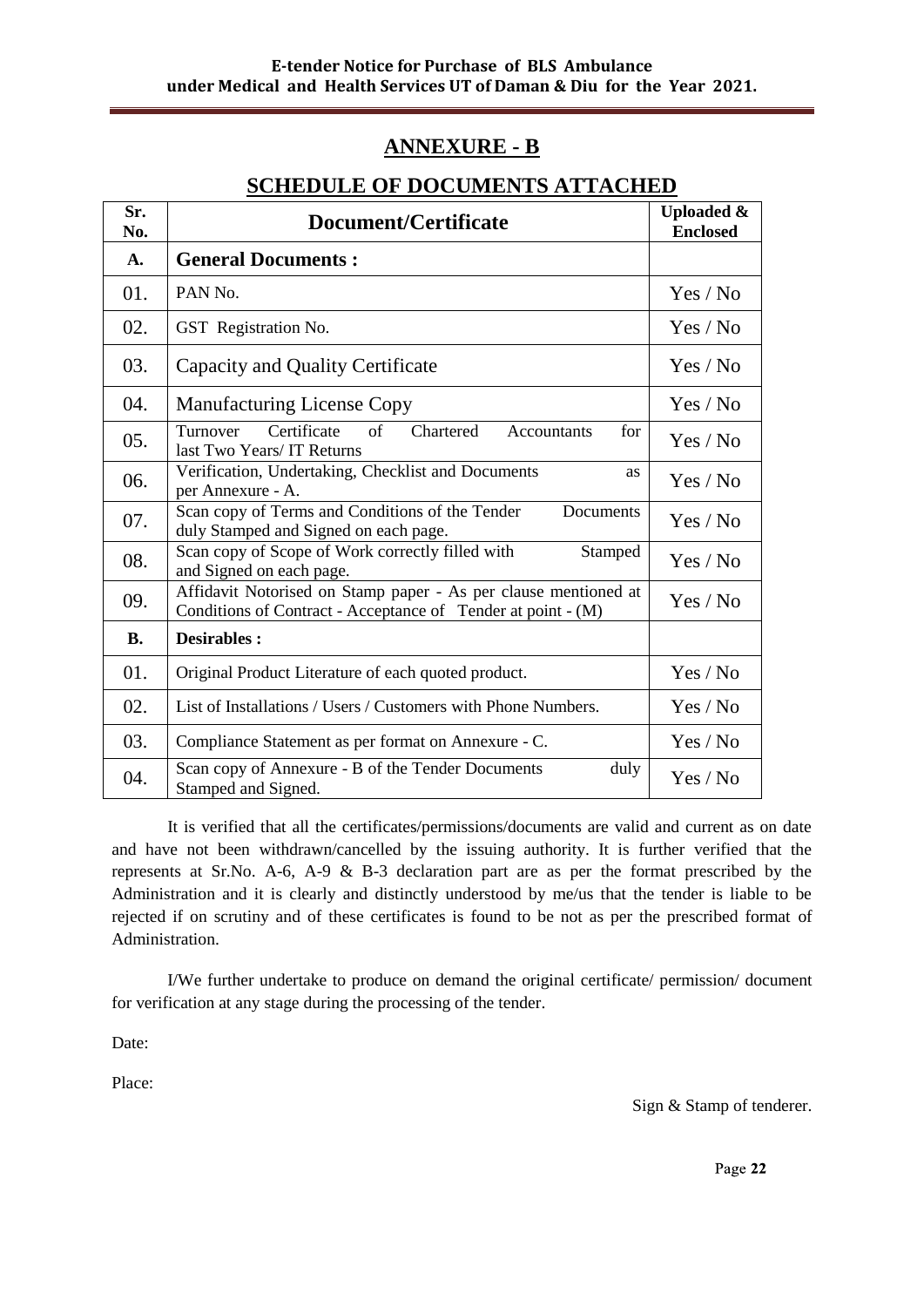# **ANNEXURE - C**

| <b>Item Nar</b><br>n^• |  |
|------------------------|--|
|------------------------|--|

Model Quoted: \_\_\_\_\_\_\_\_\_\_\_\_\_\_\_\_\_\_\_\_\_\_\_\_\_\_\_\_\_\_\_

Make: \_\_\_\_\_\_\_\_\_\_\_\_\_\_\_\_\_\_\_\_\_\_\_\_\_\_\_\_\_\_\_\_\_\_\_\_\_\_

| Sr.<br>No. | <b>Specification asked</b><br>in tender | <b>Specification offered</b><br>in quoted model | <b>Remarks of</b><br>deviation |
|------------|-----------------------------------------|-------------------------------------------------|--------------------------------|
|            |                                         |                                                 |                                |
|            |                                         |                                                 |                                |
|            |                                         |                                                 |                                |

The format should be used separately for each quoted item.

Date:

Place:

Sign & Stamp of tenderer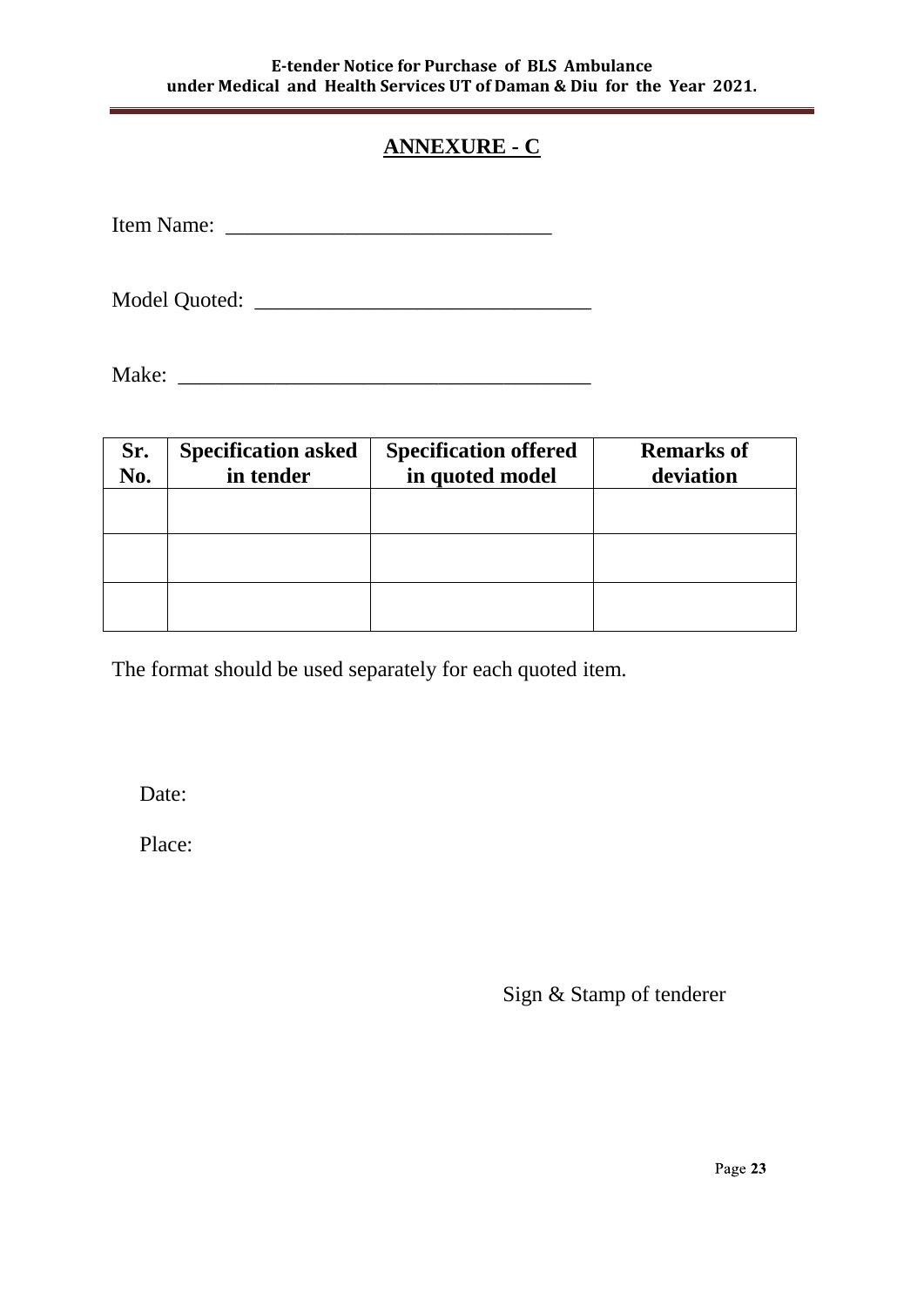# **AMC / CMC Details:**

- 1. The Warranty/Guarantee for one year and free service clause to be clearly mentioned by the Manufacturer on their letter head. If the Authorized dealer is going to carry out the service then they have to furnish the authority letter given by the manufacturer to sale/service the specified product in this Territory.
- **2.** Rates for *AMC / CMC Maintenance Contract of the Vehicle* for Seven Year should be mentioned separately in the Financial Bid. It should be clearly mentioned whether AMC / CMC will be done through company itself or its service franchise/dealers. In that case Manufacturing Company must give authority letter to such franchise/dealers on their letter head clearly mentioning free service period and AMC / CMC for period of Seven Years.

| Type of AMC /<br><b>CMC</b>  | <b>AMC</b> Rate<br>(excluding taxes) | <b>CMC</b> Rate<br>(excluding taxes) | <b>Executed by</b><br>(manufacturers/authorized service<br>dealers) Name and address to be<br>specified here |
|------------------------------|--------------------------------------|--------------------------------------|--------------------------------------------------------------------------------------------------------------|
| $1st$ Year                   |                                      |                                      |                                                                                                              |
| (after one year<br>warranty) |                                      |                                      |                                                                                                              |
| $2nd$ Year                   |                                      |                                      |                                                                                                              |
| $3rd$ Year                   |                                      |                                      |                                                                                                              |
| $4th$ year                   |                                      |                                      |                                                                                                              |
| $5th$ Year                   |                                      |                                      |                                                                                                              |
| $6th$ Year                   |                                      |                                      |                                                                                                              |
| $7th$ year                   |                                      |                                      |                                                                                                              |

# **Note:**

- 1. Quoted AMC / CMC price not more than 10% cost of the system, otherwise offer will be outrightly rejected. The rates of AMC / CMC price should be quoted in Indian Rupees only.
- 2. The Rates quoted should be excluding taxes. Taxes shall be applicable extra as prevalent in the respective Year.
- 3. AMC / CMC Rate should be on Manufacturers / Authorized Dealer Letter Head and not on Bidders Letter Head.